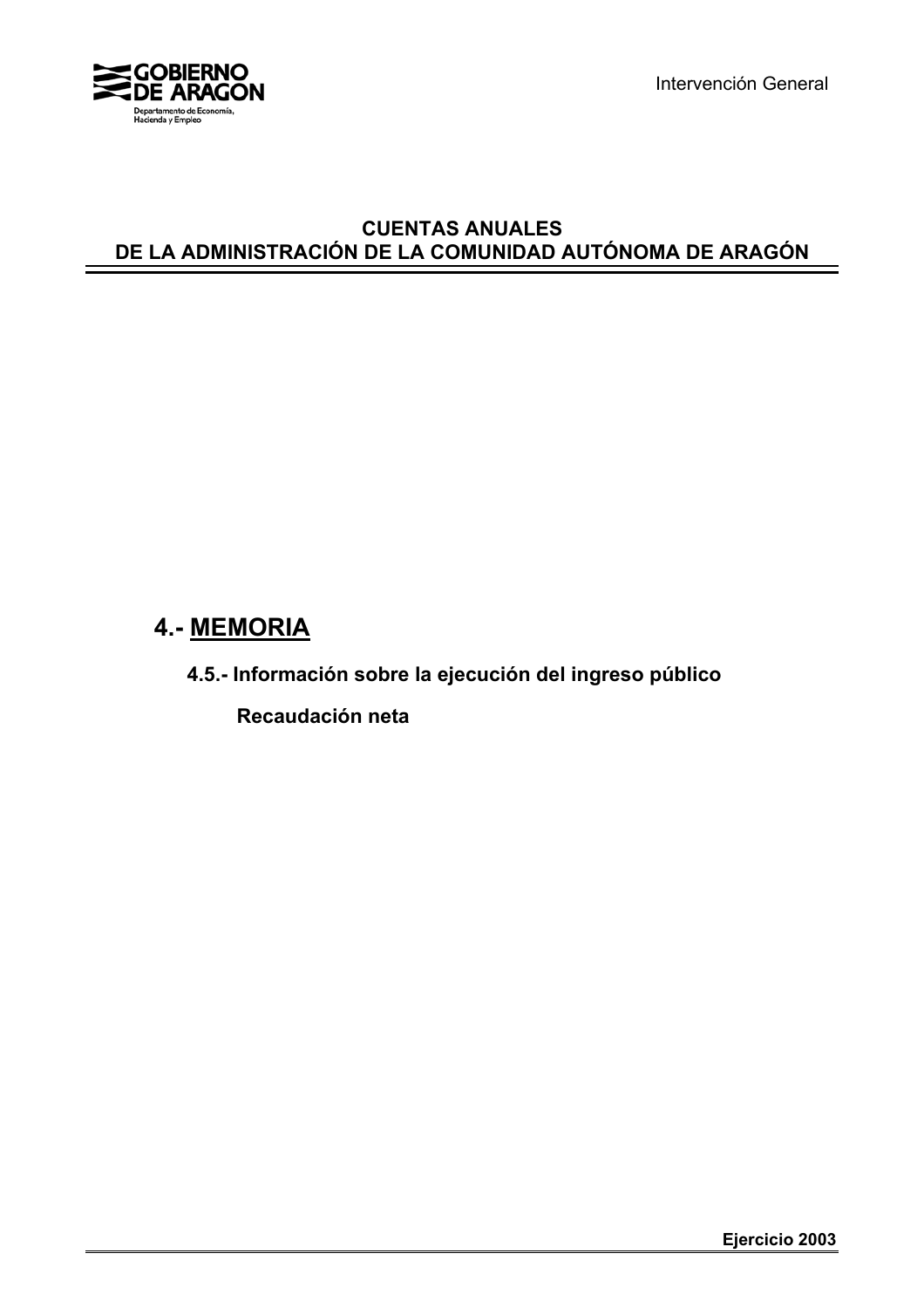| CLASIFICACION<br>ECONOMICA | EXPLICACION                                                                                                                                | RECAUDACION TOTAL                                                | DEVOLUCIONES DE<br>INGRESO                             | RECAUDACION NETA                                                 |
|----------------------------|--------------------------------------------------------------------------------------------------------------------------------------------|------------------------------------------------------------------|--------------------------------------------------------|------------------------------------------------------------------|
| 10001                      | 10000 TARIFA AUTONOMICA DEL I.R.P.F.<br>TARIFA AUT.I.R.P.F.EJ.CERRADOS<br>TOTAL CONCEPTO 100 S/ RENTA PERSONAS FISICAS                     | 456.197.730.00<br>5.656.584.45<br>461.854.314.45                 | 0,00<br>0,00                                           | 0,00 456.197.730,00<br>5.656.584,45<br>461.854.314.45            |
|                            | TOTAL ARTICULO 10 S/ RENTA PERSONAS FISICAS                                                                                                | 461.854.314,45                                                   | 0,00                                                   | 461.854.314,45                                                   |
| 11000<br>11003             | S/ADOUISICIONES POR HERENCIAS<br><b>DONACIONES</b><br>TOTAL CONCEPTO 110 IMPUESTO S/SUCESIONES Y D                                         | 73.317.421,78<br>5.273.821,53<br>78.591.243,31                   | 2.151.655,75<br>212.233,33<br>2.363.889,08             | 71.165.766,03<br>5.061.588,20<br>76.227.354.23                   |
| 11100                      | S/PATRIMONIO NETO DE PERSONAS<br>TOTAL CONCEPTO 111 IMPUESTO S/PATRIMONIO                                                                  | 32.898.127,25<br>32.898.127,25                                   | 309.415,02<br>309.415,02                               | 32.588.712,23<br>32.588.712,23                                   |
|                            | TOTAL ARTICULO 11 S/CAPITAL                                                                                                                | 111.489.370,56                                                   | 2.673.304,10                                           | 108.816.066,46                                                   |
|                            | TOTAL CAPITULO 1 IMPUESTOS DIRECTOS                                                                                                        | 573.343.685,01                                                   | 2.673.304,10                                           | 570.670.380,91                                                   |
| 20000<br>20001<br>20002    | S/TRANSMISIONES PATR. ONEROSAS<br>S/OPERACIONES SOCIETARIAS<br>S/TRANSMISIONES DE VEHICULOS<br>TOTAL CONCEPTO 200 IMPUESTO S/TRANSMISIONES | 142.894.420,84<br>7.708.763,50<br>2.518.049,56<br>153.121.233,90 | 1.921.712,08<br>43.747,03<br>13.871,24<br>1.979.330,35 | 140.972.708,76<br>7.665.016,47<br>2.504.178,32<br>151.141.903,55 |
| 20100<br>20101<br>20102    | EFECTOS TIMBRADOS Y OTROS<br>S/EXCESO LETRAS DE CAMBIO<br>EXCESO LETRAS DE CAMBIO<br>TOTAL CONCEPTO 201 INGRESOS S/ACTOS JURIDICO          | 114.132.375,67<br>292.182,00<br>6.285.397,40<br>120.709.955,07   | 1.562.437,33<br>3.797,74<br>0,00<br>1.566.235,07       | 112.569.938,34<br>288.384,26<br>6.285.397,40<br>119.143.720,00   |
|                            | TOTAL ARTICULO 20 S/TRANSMISIONES PATRIMONI                                                                                                | 273.831.188,97                                                   | 3.545.565.42                                           | 270.285.623,55                                                   |
| 21001                      | I.V.A. SOBRE OPERACIONES INTER<br>TOTAL CONCEPTO 210 IMPUESTO SOBRE EL VALOR A                                                             | 459.014.739.96<br>459.014.739,96                                 | 0.00<br>0,00                                           | 459.014.739.96<br>459.014.739,96                                 |
|                            | TOTAL ARTICULO 21 SOBRE EL VALOR AÑADIDO                                                                                                   | 459.014.739,96                                                   | 0,00                                                   | 459.014.739,96                                                   |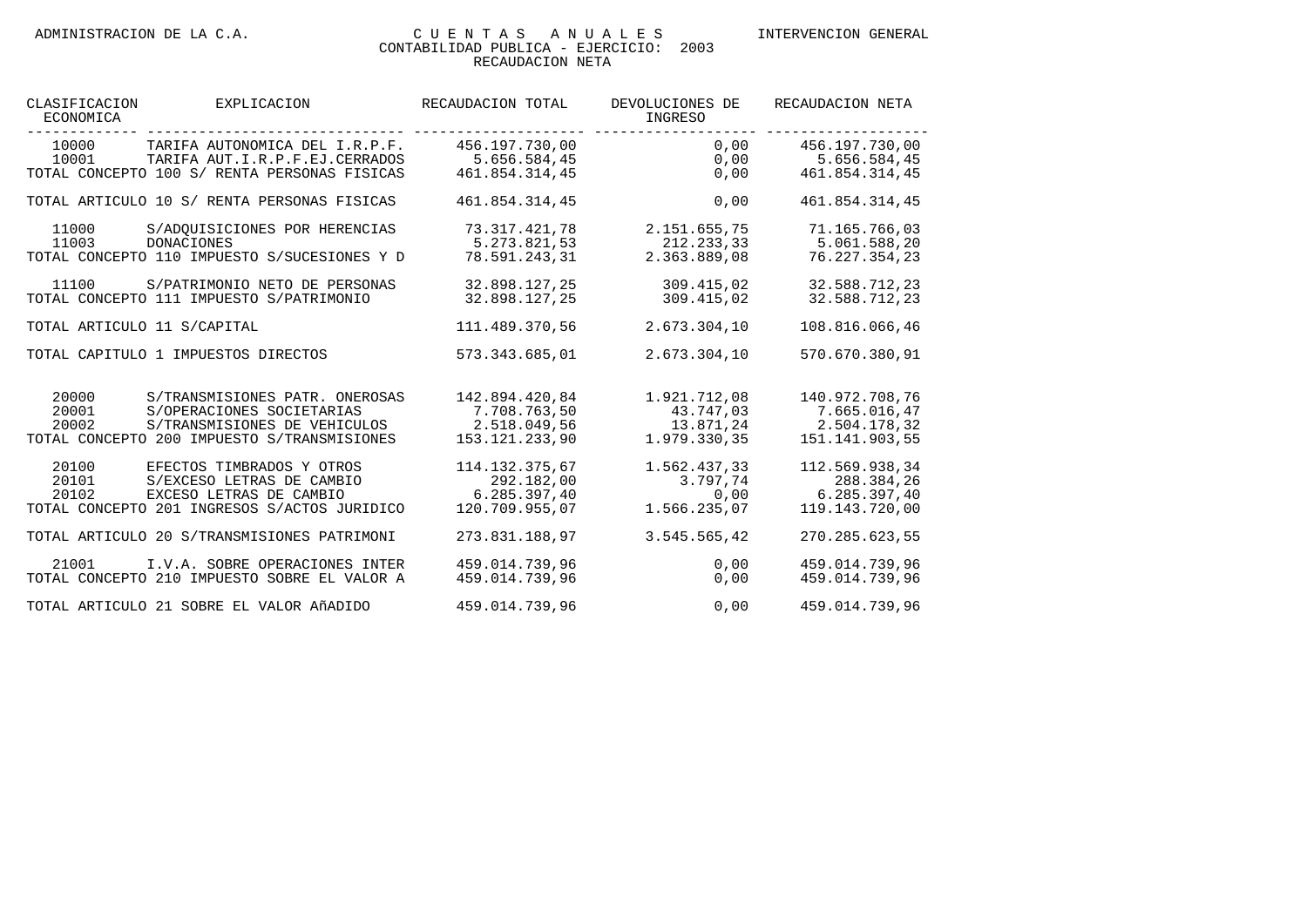| CLASIFICACION<br>ECONOMICA                                           | EXPLICACION                                                                                                                                                                                                                                                                                | RECAUDACION TOTAL                                                                                                                  | DEVOLUCIONES DE<br>INGRESO                                   | RECAUDACION NETA                                                                                                                                           |
|----------------------------------------------------------------------|--------------------------------------------------------------------------------------------------------------------------------------------------------------------------------------------------------------------------------------------------------------------------------------------|------------------------------------------------------------------------------------------------------------------------------------|--------------------------------------------------------------|------------------------------------------------------------------------------------------------------------------------------------------------------------|
| 22001<br>22003<br>22004<br>22005<br>22006<br>22007<br>22008<br>22009 | SOBRE CERVEZA<br>SOBRE LABORES DE TABACO 65.338.950,00<br>SOBRE HIDROCARBUROS<br>SOBRE DETERMINADOS MEDIOS DE T<br>SOBRE PRODUCTOS INTERMEDIOS<br>SOBRE ENERGÍA (ELECTRICIDAD)<br>SOBRE ALCOHOL Y BEBIDAS DERIVA<br>MINORISTAS DE HIDROCARBUROS<br>TOTAL CONCEPTO 220 IMPUESTOS ESPECIALES | 2.612.430,00<br>154.286.310,00<br>28.016.622,77<br>198.890,04<br>29.290.729,92<br>10.848.590,04<br>32.169.885,53<br>322.762.408,30 | 0,00<br>0,00<br>0,00<br>0,00<br>0,00<br>0,00<br>0,00<br>0,00 | 2.612.430,00<br>65.338.950,00<br>154.286.310,00<br>28.016.622,77<br>198.890,04<br>29.290.729,92<br>$0,00$ 10.848.590,04<br>32.169.885,53<br>322.762.408,30 |
|                                                                      | TOTAL ARTICULO 22 SOBRE CONSUMOS ESPECÍFICO                                                                                                                                                                                                                                                | 322.762.408,30                                                                                                                     | 0,00                                                         | 322.762.408,30                                                                                                                                             |
|                                                                      | TOTAL CAPITULO 2 IMPUESTOS INDIRECTOS                                                                                                                                                                                                                                                      |                                                                                                                                    | 1.055.608.337,23 3.545.565,42                                | 1.052.062.771,81                                                                                                                                           |
| 30100<br>30106                                                       | PRESIDENCIA Y RELACIONES INSTI<br>CULTURA Y TURISMO<br>TOTAL CONCEPTO 301 VENTA DE PUBLICACIONES                                                                                                                                                                                           | 6.510.00<br>22.403,68<br>28.913.68                                                                                                 | $0,00$ 6.510,00<br>0,00                                      | 0,00<br>22.403,68<br>28.913,68                                                                                                                             |
| 30200                                                                | DE CARTONES DE BINGO<br>TOTAL CONCEPTO 302 VENTA MATERIAL DE JUEGO                                                                                                                                                                                                                         | 687.480.28<br>687.480.28                                                                                                           | 0.00<br>0,00                                                 | 687.480.28<br>687.480,28                                                                                                                                   |
|                                                                      | TOTAL ARTICULO 30 VENTA DE BIENES                                                                                                                                                                                                                                                          | 716.393,96                                                                                                                         | 0,00                                                         | 716.393,96                                                                                                                                                 |
| 31000<br>31001                                                       | SUSCRIPCION Y VENTA B.O.A.<br>ANUNCIOS B.O.A.<br>TOTAL CONCEPTO 310 BOLETIN OFICIAL DE ARAGON                                                                                                                                                                                              | 124.955,15<br>1.635,95<br>126.591,10                                                                                               | 0,00<br>0,00<br>0,00                                         | 124.955,15<br>1.635,95<br>126.591,10                                                                                                                       |
| 31201                                                                | CARTOGRAFIA<br>TOTAL CONCEPTO 312 PRESIDENCIA Y RELACIONES                                                                                                                                                                                                                                 | 48.009,79<br>48.009,79                                                                                                             | 0,00<br>0,00                                                 | 48.009.79<br>48.009,79                                                                                                                                     |
| 31300<br>31301                                                       | CUOTAS ALUMNOS ESCUELAS DE CAP<br>COMEDORES<br>TOTAL CONCEPTO 313 AGRICULTURA                                                                                                                                                                                                              | 30.967,01<br>30.713,97<br>61.680,98                                                                                                | 0,00<br>0,00                                                 | 30.967,01<br>0,00<br>30.713,97<br>61.680,98                                                                                                                |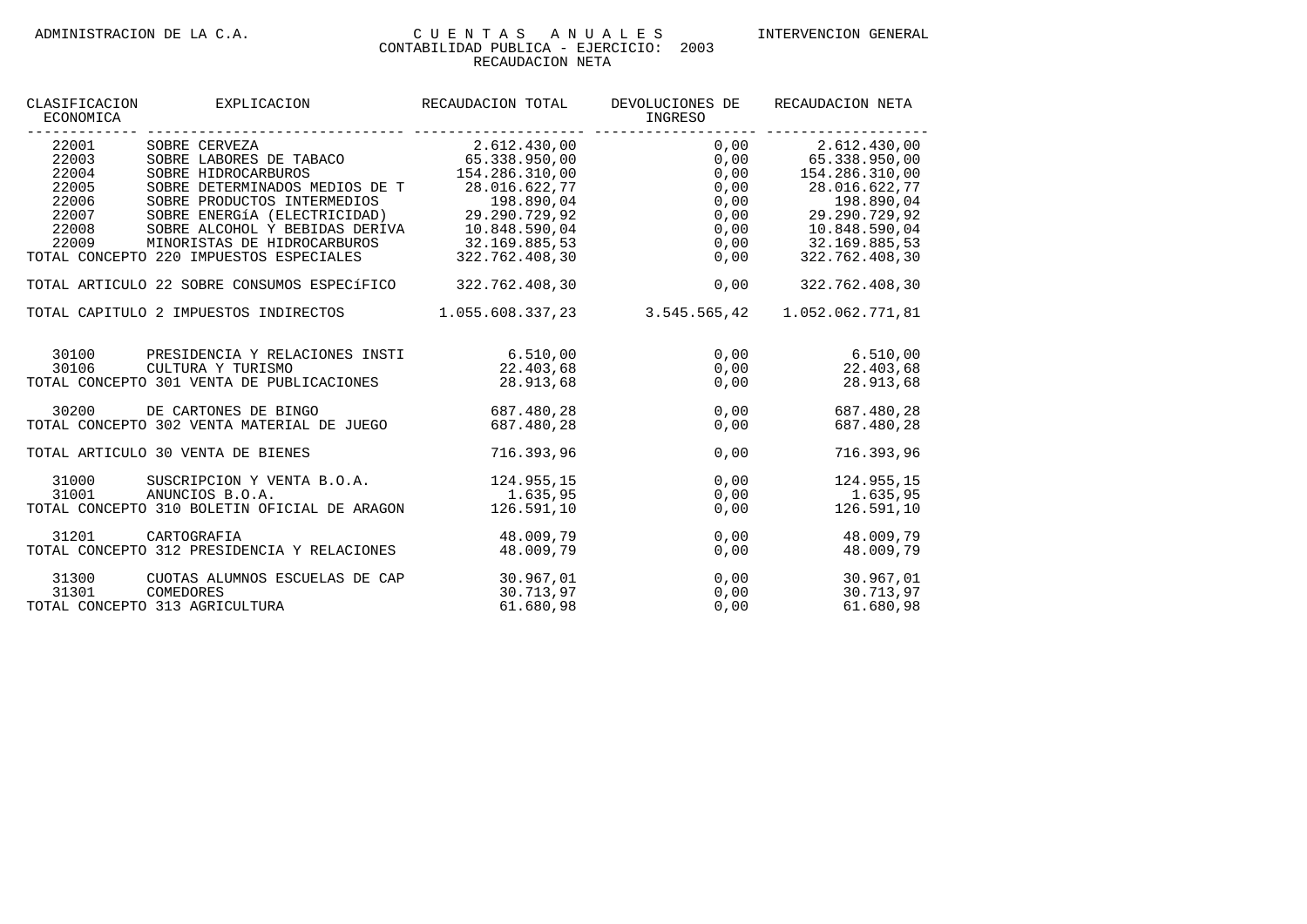| CLASIFICACION<br>ECONOMICA | EXPLICACION                                   | RECAUDACION TOTAL | DEVOLUCIONES DE<br>INGRESO | RECAUDACION NETA  |
|----------------------------|-----------------------------------------------|-------------------|----------------------------|-------------------|
| 31500                      | HOSPITALES Y DISPENSARIOS                     | 673,99            | 0,00                       | 673,99            |
| 31504                      | <b>GUARDERIAS</b>                             | 6.962, 69         | 0,00                       | 6.962,69          |
|                            | TOTAL CONCEPTO 315 SANIDAD, CONSUMO Y BIENEST | 7.636,68          |                            | 0,00<br>7.636,68  |
| 31600                      | INSTALACIONES DEPORTIVAS                      | 203.930,66        | 0,00                       | 203.930,66        |
| 31601                      | ACTIVIDADES DEPORTIVAS                        | 2.917,67          | 80,12                      | 2.837,55          |
| 31602                      | RESIDENCIAS                                   | 676.599,72        | 548,28                     | 676.051,44        |
| 31603                      | <b>ALBERGUES</b>                              | 285.512,53        | 0,00                       | 285.512,53        |
| 31604                      | CAMPAMENTOS                                   | 36.279,12         | 0,00                       | 36.279,12         |
| 31605                      | <b>ACTIVIDADES</b>                            | 1.121,34          | 0,00                       | 1.121,34          |
| 31606                      | CARNET JOVEN                                  | 83.599,27         | 0,00                       | 83.599,27         |
| 31608                      | <b>GUARDERIAS</b>                             | 306.586,46        | 0,00                       | 306.586,46        |
|                            | TOTAL CONCEPTO 316 DE EDUCACION Y CIENCIA Y   | 1.596.546,77      | 628,40                     | 1.595.918,37      |
| 31907                      | EDUCACION Y CIENCIA                           | 1.218.240,65      | 8.484.00                   | 1.209.756,65      |
|                            | TOTAL CONCEPTO 319 OTROS INGRESOS POR PRESTA  | 1.218.240.65      | 8.484.00                   | 1.209.756.65      |
|                            | TOTAL ARTICULO 31 PRESTACIONES DE SERVICIOS   | 3.058.705.97      | 9.112.40                   | 3.049.593,57      |
| 32004                      | TASA 04 AUTORIZ.EN MATERIA DE                 | 27.514,30         | 30,80                      | 27.483,50         |
| 32019                      | TASA 19 PREST.DE SERV.ADMVOS.Y                | 1.529.733.26      | 4.752,46                   | 1.524.980,80      |
| 32022                      | TASA 22 INSERCION ANUNCIOS EN                 | 769.503,98        | 5.471,26                   | 764.032,72        |
| 32023                      | TASA 23 INSCRIP.Y PUBLIC.ASOCI                | 29.649,54         | 0,00                       | 29.649,54         |
| 32024                      | TASA 24 DERECHOS DE EXAMEN                    | 11.175,08         |                            | 0,00<br>11.175,08 |
|                            | TOTAL CONCEPTO 320 PRESIDENCIA Y RELACIONES   | 2.367.576,16      | 10.254,52                  | 2.357.321,64      |
| 32100                      | TASA LABORATORIOS                             | 17.186,60         | 0,00                       | 17.186,60         |
| 32105                      | TASA 05 ORDENACION TRANSPORTE                 | 1.684.999,73      | 110,99                     | 1.684.888,74      |
| 32106                      | TASA 06 ACTUACIONES EN MATERIA                | 436.175,50        | 0,00                       | 436.175,50        |
| 32107                      | TASA 07 SERVC.DE EXPEDICION CE                | 21.113,20         | 22,98                      | 21.090,22         |
|                            | TOTAL CONCEPTO 321 OBRAS PUBLICAS, URBANISMO  | 2.159.475,03      | 133,97                     | 2.159.341,06      |
| 32209                      | TASA 09 SERV. FACULTATIVOS S/ 0               | 299.602,98        | 0,00                       | 299.602,98        |
| 32210                      | TASA 10 SERV. FACULTATIVOS AGRO               | 192.632,41        | $52, 75$<br>$389.92$       | 192.579,66        |
| 32211                      | TASA 11 SERV. FACULTATIVOS VETE               | 2.023.148,15      | 5.989,92                   | 2.017.158,23      |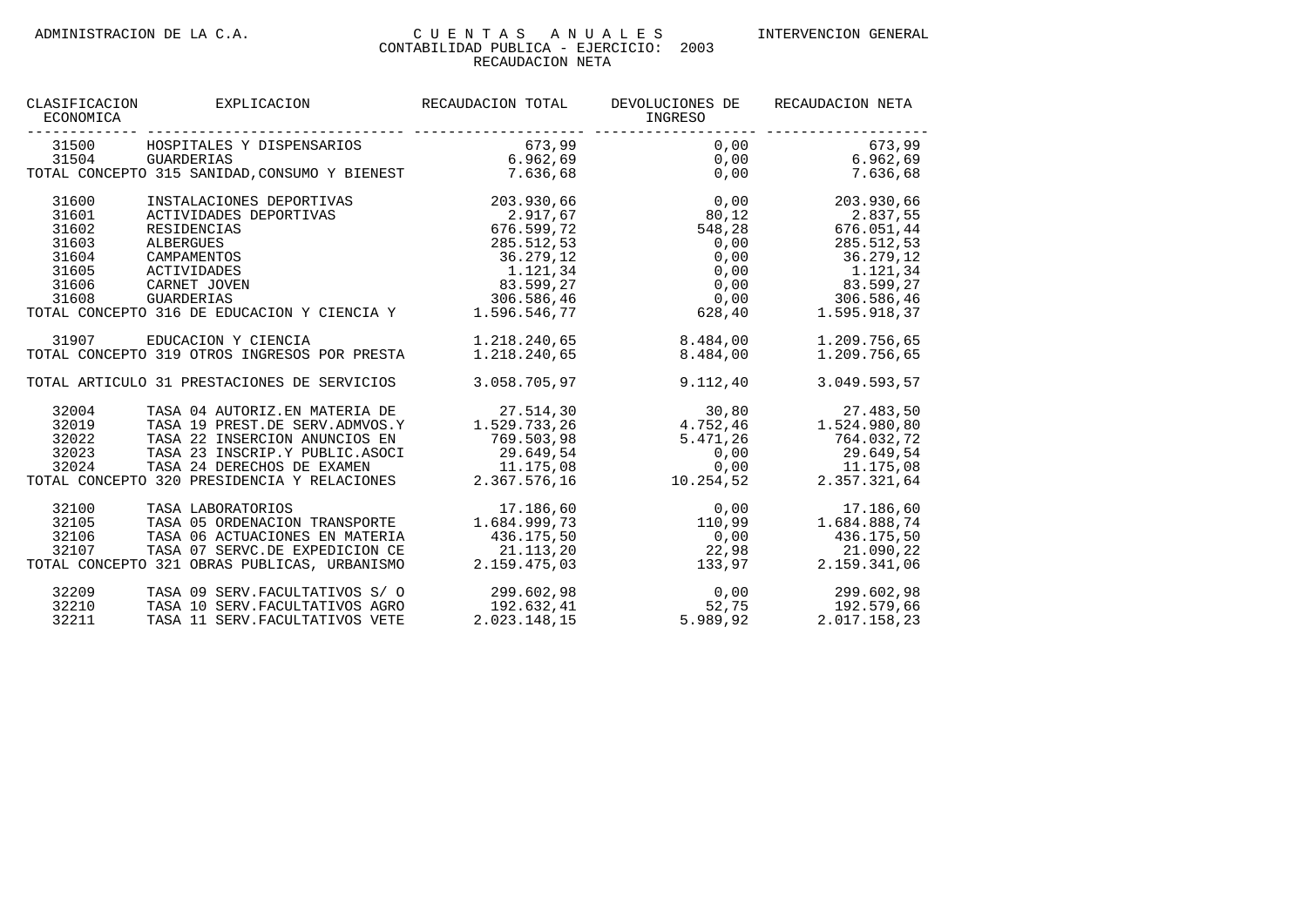| CLASIFICACION<br>ECONOMICA       | EXPLICACION                                                                                                                                                             | RECAUDACION TOTAL                                              | DEVOLUCIONES DE<br>INGRESO             | RECAUDACION NETA                                               |
|----------------------------------|-------------------------------------------------------------------------------------------------------------------------------------------------------------------------|----------------------------------------------------------------|----------------------------------------|----------------------------------------------------------------|
| 32216<br>32217                   | TASA 16 EXPED. LICENCIAS Y PERM<br>TASA 17 SERV. MONTES Y APROV. FO<br>TOTAL CONCEPTO 322 AGRICULTURA Y MEDIO AMBIE                                                     | 2.304.464,20<br>346.516,16<br>5.166.363,90                     | 8.785,42<br>326,80<br>15.154,89        | 2.295.678,78<br>346.189,36<br>5.151.209,01                     |
| 32312<br>32313<br>32320<br>32321 | TASA 12 INSP.Y CONTROL SANIT.O<br>TASA 13 SERV. SANITARIOS<br>TASA 20 SERV. FARMACEUTICOS<br>TASA 21 SERV. SOCIALES<br>TOTAL CONCEPTO 323 SANIDAD, CONSUMO Y BIENEST    | 13.505,82<br>123.022,09<br>37.316,27<br>1.390,73<br>175.234,91 | 0,00<br>65,52<br>0,00<br>0,00<br>65,52 | 13.505,82<br>122.956,57<br>37.316,27<br>1.390,73<br>175.169,39 |
| 32615<br>32625                   | TASA 15 SERV. EXPD. TITULOS ACAD<br>TASA SERVICIOS REGISTRO TERRIT<br>TOTAL CONCEPTO 326 DE EDUCACION Y CIENCIA                                                         | 451.437,41<br>6.820.06<br>458.257,47                           | 691,71<br>11,30<br>703,01              | 450.745,70<br>6.808,76<br>457.554,46                           |
| 32714                            | TASA 14 SERV.ORD.ACTIVID.IND.E<br>TOTAL CONCEPTO 327 DE INDUSTRIA COMERCIO Y D                                                                                          | 2.303.625,54<br>2.303.625,54                                   | 1.249,73<br>1.249,73                   | 2.302.375,81<br>2.302.375,81                                   |
| 32901<br>32902<br>32903          | TASA 01 DIRECCION E INSPECCION<br>TASA 02 REDACCION PROYECTOS, CO<br>TASA 03 SERV. ADMVOS. REDAC. INFO<br>TOTAL CONCEPTO 329 VARIOS DEPARTAMENTOS                       | 1.366.706,44<br>6.462,79<br>133.270.06<br>1.506.439.29         | 949,64<br>0,00<br>116,87<br>1.066,51   | 1.365.756,80<br>6.462,79<br>133.153.19<br>1.505.372,78         |
|                                  | TOTAL ARTICULO 32 OTRAS TASAS                                                                                                                                           | 14.136.972.30                                                  | 28.628,15                              | 14.108.344.15                                                  |
| 33100                            | LABORATORIO CALIDAD EDIFICACIO<br>TOTAL CONCEPTO 331 PRECIOS PUBLICOS OOPP                                                                                              | 785,34<br>785,34                                               | 0,00<br>0,00                           | 785,34<br>785,34                                               |
| 33200<br>33201<br>33202<br>33203 | PRECIOS PUBLICOS-LABORATORIO D<br>PRECIOS PUBLICOS-LABORATORIO A<br>PRECIOS PÚBLICOS - CENSYRA<br>PRECIOS PÚBLICOS - CENTRO TECN<br>TOTAL CONCEPTO 332 PRECIOS PÚBLICOS | 1.884,95<br>24.408,47<br>3.283,56<br>7.595,96<br>37.172.94     | 0,00<br>0,00<br>0,00<br>0,00<br>0,00   | 1.884,95<br>24.408,47<br>3.283,56<br>7.595,96<br>37.172,94     |
| 33600                            | VARIOS<br>TOTAL CONCEPTO 336 EDUCACION Y CIENCIA                                                                                                                        | 113.885,69<br>113.885,69                                       | 0,00<br>0,00                           | 113.885,69<br>113.885,69                                       |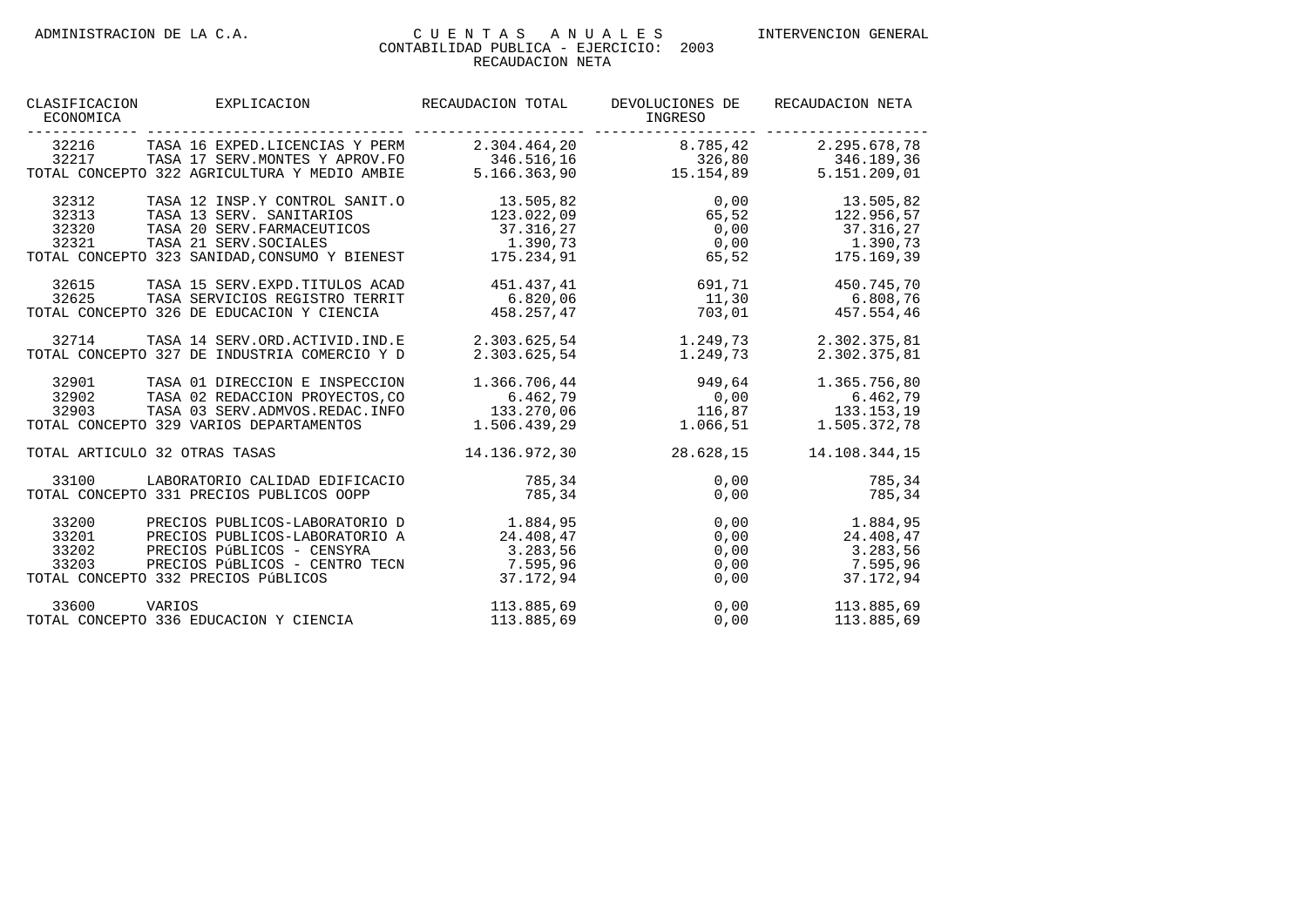|                                            |               | DEVOLUCIONES DE<br>INGRESO                                                                                                                                                                                                                                                                                                                                                                                                                                                                                                                                                                                                        | RECAUDACION NETA                                                                                                                                                                                                                                                                                                                                                                                                                                                                                                                                                                                                                                                                                                                                                                                                                                         |
|--------------------------------------------|---------------|-----------------------------------------------------------------------------------------------------------------------------------------------------------------------------------------------------------------------------------------------------------------------------------------------------------------------------------------------------------------------------------------------------------------------------------------------------------------------------------------------------------------------------------------------------------------------------------------------------------------------------------|----------------------------------------------------------------------------------------------------------------------------------------------------------------------------------------------------------------------------------------------------------------------------------------------------------------------------------------------------------------------------------------------------------------------------------------------------------------------------------------------------------------------------------------------------------------------------------------------------------------------------------------------------------------------------------------------------------------------------------------------------------------------------------------------------------------------------------------------------------|
|                                            |               |                                                                                                                                                                                                                                                                                                                                                                                                                                                                                                                                                                                                                                   | 76,00 277.630,84                                                                                                                                                                                                                                                                                                                                                                                                                                                                                                                                                                                                                                                                                                                                                                                                                                         |
|                                            |               |                                                                                                                                                                                                                                                                                                                                                                                                                                                                                                                                                                                                                                   | 76,00<br>277.630,84                                                                                                                                                                                                                                                                                                                                                                                                                                                                                                                                                                                                                                                                                                                                                                                                                                      |
|                                            |               | 76,00                                                                                                                                                                                                                                                                                                                                                                                                                                                                                                                                                                                                                             | 429.474,81                                                                                                                                                                                                                                                                                                                                                                                                                                                                                                                                                                                                                                                                                                                                                                                                                                               |
| CASINOS                                    |               |                                                                                                                                                                                                                                                                                                                                                                                                                                                                                                                                                                                                                                   | $0,00$ 2.766.026,32                                                                                                                                                                                                                                                                                                                                                                                                                                                                                                                                                                                                                                                                                                                                                                                                                                      |
| <b>BINGOS</b>                              |               |                                                                                                                                                                                                                                                                                                                                                                                                                                                                                                                                                                                                                                   | 37.677.052,80                                                                                                                                                                                                                                                                                                                                                                                                                                                                                                                                                                                                                                                                                                                                                                                                                                            |
|                                            |               |                                                                                                                                                                                                                                                                                                                                                                                                                                                                                                                                                                                                                                   | 30.393.961,78                                                                                                                                                                                                                                                                                                                                                                                                                                                                                                                                                                                                                                                                                                                                                                                                                                            |
|                                            |               |                                                                                                                                                                                                                                                                                                                                                                                                                                                                                                                                                                                                                                   | 9.515,47                                                                                                                                                                                                                                                                                                                                                                                                                                                                                                                                                                                                                                                                                                                                                                                                                                                 |
| M. RECREATIVAS GRAVAMEN COMPLE             |               |                                                                                                                                                                                                                                                                                                                                                                                                                                                                                                                                                                                                                                   | 198.092,92-                                                                                                                                                                                                                                                                                                                                                                                                                                                                                                                                                                                                                                                                                                                                                                                                                                              |
| TOTAL CONCEPTO 370 TASA FISCAL S/ EL JUEGO | 70.878.295,67 |                                                                                                                                                                                                                                                                                                                                                                                                                                                                                                                                                                                                                                   | 70.648.463,45                                                                                                                                                                                                                                                                                                                                                                                                                                                                                                                                                                                                                                                                                                                                                                                                                                            |
|                                            |               | 229.832,22                                                                                                                                                                                                                                                                                                                                                                                                                                                                                                                                                                                                                        | 70.648.463,45                                                                                                                                                                                                                                                                                                                                                                                                                                                                                                                                                                                                                                                                                                                                                                                                                                            |
|                                            |               |                                                                                                                                                                                                                                                                                                                                                                                                                                                                                                                                                                                                                                   |                                                                                                                                                                                                                                                                                                                                                                                                                                                                                                                                                                                                                                                                                                                                                                                                                                                          |
|                                            |               |                                                                                                                                                                                                                                                                                                                                                                                                                                                                                                                                                                                                                                   |                                                                                                                                                                                                                                                                                                                                                                                                                                                                                                                                                                                                                                                                                                                                                                                                                                                          |
|                                            |               |                                                                                                                                                                                                                                                                                                                                                                                                                                                                                                                                                                                                                                   |                                                                                                                                                                                                                                                                                                                                                                                                                                                                                                                                                                                                                                                                                                                                                                                                                                                          |
| AGRICULTURA                                |               |                                                                                                                                                                                                                                                                                                                                                                                                                                                                                                                                                                                                                                   |                                                                                                                                                                                                                                                                                                                                                                                                                                                                                                                                                                                                                                                                                                                                                                                                                                                          |
|                                            |               |                                                                                                                                                                                                                                                                                                                                                                                                                                                                                                                                                                                                                                   |                                                                                                                                                                                                                                                                                                                                                                                                                                                                                                                                                                                                                                                                                                                                                                                                                                                          |
|                                            |               |                                                                                                                                                                                                                                                                                                                                                                                                                                                                                                                                                                                                                                   |                                                                                                                                                                                                                                                                                                                                                                                                                                                                                                                                                                                                                                                                                                                                                                                                                                                          |
| CULTURA Y TURISMO                          |               | $0,00$ 76.841,52                                                                                                                                                                                                                                                                                                                                                                                                                                                                                                                                                                                                                  |                                                                                                                                                                                                                                                                                                                                                                                                                                                                                                                                                                                                                                                                                                                                                                                                                                                          |
| EDUCACION Y CIENCIA                        |               |                                                                                                                                                                                                                                                                                                                                                                                                                                                                                                                                                                                                                                   |                                                                                                                                                                                                                                                                                                                                                                                                                                                                                                                                                                                                                                                                                                                                                                                                                                                          |
|                                            |               |                                                                                                                                                                                                                                                                                                                                                                                                                                                                                                                                                                                                                                   |                                                                                                                                                                                                                                                                                                                                                                                                                                                                                                                                                                                                                                                                                                                                                                                                                                                          |
|                                            |               |                                                                                                                                                                                                                                                                                                                                                                                                                                                                                                                                                                                                                                   |                                                                                                                                                                                                                                                                                                                                                                                                                                                                                                                                                                                                                                                                                                                                                                                                                                                          |
| I.S.V.A.                                   |               |                                                                                                                                                                                                                                                                                                                                                                                                                                                                                                                                                                                                                                   | $0,00$ 24.267,57                                                                                                                                                                                                                                                                                                                                                                                                                                                                                                                                                                                                                                                                                                                                                                                                                                         |
|                                            |               | 2.343,95                                                                                                                                                                                                                                                                                                                                                                                                                                                                                                                                                                                                                          | 723.711,34                                                                                                                                                                                                                                                                                                                                                                                                                                                                                                                                                                                                                                                                                                                                                                                                                                               |
|                                            |               |                                                                                                                                                                                                                                                                                                                                                                                                                                                                                                                                                                                                                                   | 1.421.618,87                                                                                                                                                                                                                                                                                                                                                                                                                                                                                                                                                                                                                                                                                                                                                                                                                                             |
| ECONOMIA, HACIENDA Y EMPLEO                | 38.036,28     |                                                                                                                                                                                                                                                                                                                                                                                                                                                                                                                                                                                                                                   |                                                                                                                                                                                                                                                                                                                                                                                                                                                                                                                                                                                                                                                                                                                                                                                                                                                          |
|                                            |               |                                                                                                                                                                                                                                                                                                                                                                                                                                                                                                                                                                                                                                   |                                                                                                                                                                                                                                                                                                                                                                                                                                                                                                                                                                                                                                                                                                                                                                                                                                                          |
| AGRICULTURA                                |               |                                                                                                                                                                                                                                                                                                                                                                                                                                                                                                                                                                                                                                   |                                                                                                                                                                                                                                                                                                                                                                                                                                                                                                                                                                                                                                                                                                                                                                                                                                                          |
|                                            |               |                                                                                                                                                                                                                                                                                                                                                                                                                                                                                                                                                                                                                                   |                                                                                                                                                                                                                                                                                                                                                                                                                                                                                                                                                                                                                                                                                                                                                                                                                                                          |
|                                            |               |                                                                                                                                                                                                                                                                                                                                                                                                                                                                                                                                                                                                                                   |                                                                                                                                                                                                                                                                                                                                                                                                                                                                                                                                                                                                                                                                                                                                                                                                                                                          |
| CULTURA Y TURISMO                          |               |                                                                                                                                                                                                                                                                                                                                                                                                                                                                                                                                                                                                                                   |                                                                                                                                                                                                                                                                                                                                                                                                                                                                                                                                                                                                                                                                                                                                                                                                                                                          |
| EDUCACION Y CIENCIA                        | 286.078,15    |                                                                                                                                                                                                                                                                                                                                                                                                                                                                                                                                                                                                                                   |                                                                                                                                                                                                                                                                                                                                                                                                                                                                                                                                                                                                                                                                                                                                                                                                                                                          |
|                                            |               | 33800 PRECIOS PUBLICOS - DEPORTES<br>TOTAL CONCEPTO 338 PRECIOS PUBLICOS DE CULTU<br>TOTAL ARTICULO 33 PRECIOS PÚBLICOS<br>MAQUINAS RECREATIVAS<br>37003 LOTERIAS, RIFAS, BOLETOS Y COMBI<br>TOTAL ARTICULO 37 TASA FISCAL S/ EL JUEGO<br>O.P., URBANISMO Y TRANSPORTE<br>AGRICULTURA 35.096,32<br>INDUSTRIA COMERCIO Y DESARROLL 7.683,53<br>SANIDAD, CONSUMO Y BIENESTAR S 116.642,34<br>TOTAL CONCEPTO 380 DE EJERCICIOS CERRADOS<br>PRESIDENCIA Y RELACIONES INSTI 1.421.618,87<br>OBRAS PUBLICAS, URBANISMO Y TRA<br>8.214,85<br>175.556,32<br>INDUSTRIA COMERCIO Y DESARROLL<br>8.467,70<br>SANIDAD, CONSUMO Y BIENESTAR SO | EXPLICACION RECAUDACION TOTAL<br>____________ _____________<br>277.706,84<br>277.706,84<br>429.550,81<br>2.766.026,32 0,00<br>37.677.052,80 0,00<br>37.677.052,80 0,00<br>30.425.701,08 31.739,30<br>GRAVAMEN COMPLE 9.515,47 0,00<br>0,00<br>0,00<br>0,00<br>0,00<br>0,00<br>0,00<br>$0,00$<br>198.092,92<br>229.832,22<br>70.878.295,67<br>35.096,32 0,00 35.096,32<br>$0,00$ 7.683,53<br>$0,00$ 116.642,34<br>$ 116.642,34$<br>$76.841,52$<br>$46.786,59$<br>46.786,59 0,00 46.786,59<br>MEDIO AMBIENTE<br>PRESIDENCIA Y RELAC. INSTITUCI 48.056,56 0,00 48.056,56 48.056,56<br>24.267,57<br>726.055,29<br>0,00<br>$\begin{array}{cc} 0.00 & 1.421.016, 87 \\ 0.00 & 38.036, 28 \\ 0.00 & 8.214, 85 \\ 0.00 & 175.556, 32 \\ 0.00 & 191.054, 27 \\ 0.00 & 8.467, 70 \\ 0.00 & 7.442, 75 \\ 0.00 & 286.078, 15 \end{array}$<br>191.054,27<br>8.407, 75 |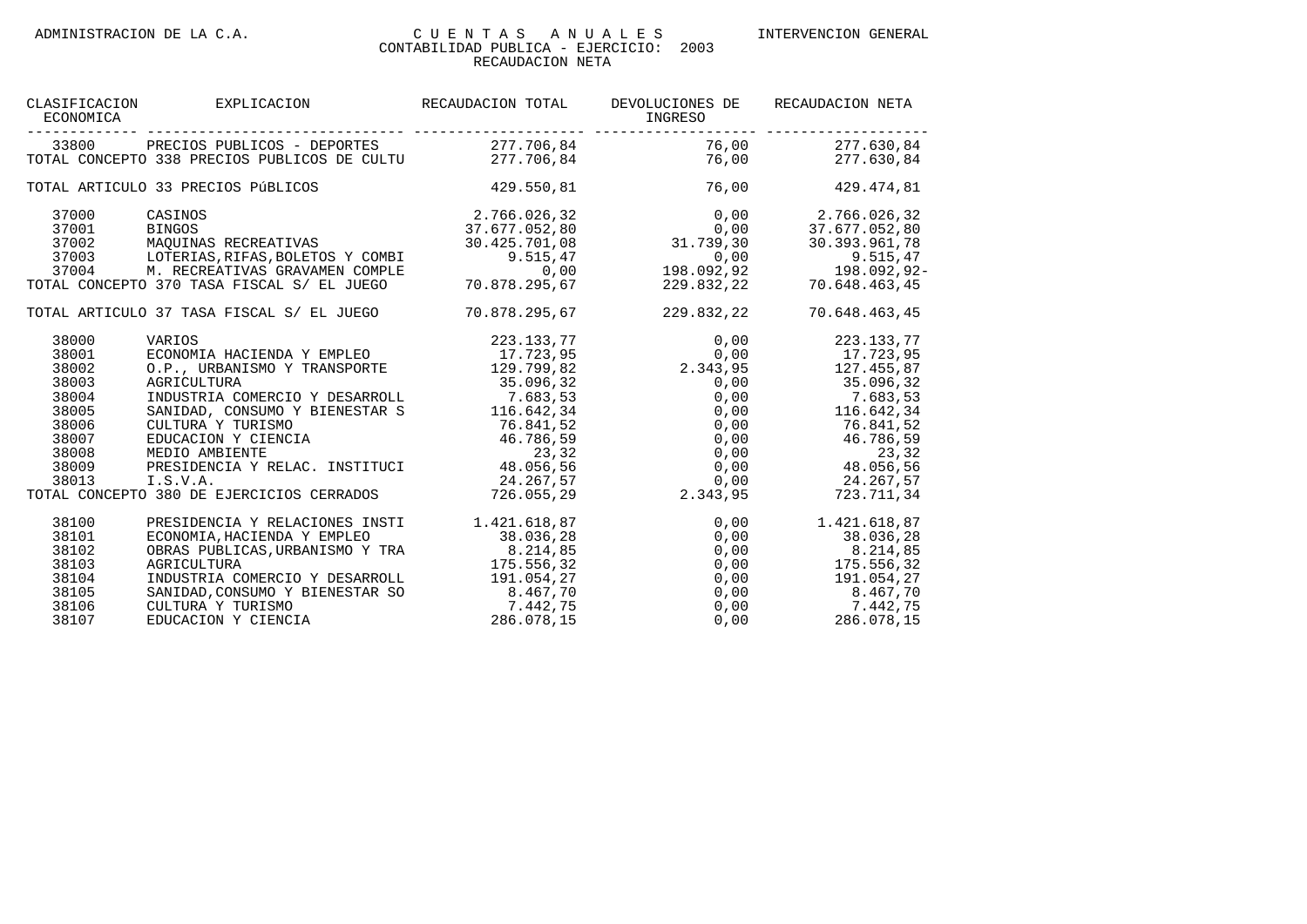| CLASIFICACION<br>ECONOMICA | EXPLICACION                                                                                   | RECAUDACION TOTAL         | DEVOLUCIONES DE<br>INGRESO<br>--------------                                    | RECAUDACION NETA                                                       |
|----------------------------|-----------------------------------------------------------------------------------------------|---------------------------|---------------------------------------------------------------------------------|------------------------------------------------------------------------|
| 38108                      | MEDIO AMBIENTE                                                                                | 3.949, 10                 | 0,00                                                                            | 3.949, 10                                                              |
|                            |                                                                                               |                           |                                                                                 | $4.131,96$<br>$4.131,96$<br>$4.131,96$<br>$4.131,96$<br>$2.158.979,23$ |
|                            | 38109 OTROS<br>TOTAL CONCEPTO 381 DE PRESUPUESTO CORRIENTE 2.163.111,19                       |                           |                                                                                 |                                                                        |
|                            | TOTAL ARTICULO 38 REINTEGRO                                                                   | 2.889.166,48              | 6.475,91                                                                        | 2.882.690,57                                                           |
| 39001                      | RESERVAS NACIONALES DE CAZA                                                                   | 141.228,86                | 721,59                                                                          | 140.507,27                                                             |
| 39002                      | PERMISOS CAZA EN COTOS SOCIAL                                                                 | 12.513,08                 | $13,52$ $12.499,56$<br>0,00 $89.199,71$                                         |                                                                        |
| 39004                      | 10% FONDO MEJORAS FORESTALES 89.199,71                                                        |                           |                                                                                 |                                                                        |
|                            | TOTAL CONCEPTO 390 AGRICULTURA Y MEDIO AMBIE 242.941,65 735,11                                |                           |                                                                                 | 242.206,54                                                             |
|                            | 39100 DAÑOS EN CARRETERAS 53.636,89<br>TOTAL CONCEPTO 391 DE OBRAS PUBLICAS,URBANIS 53.636,89 |                           | 0,00                                                                            | 53.636,89                                                              |
|                            |                                                                                               |                           | 0,00                                                                            | 53.636,89                                                              |
| 39200                      | PRESIDENCIA Y RELACIONES INSTI                                                                | 24,04                     | 27,06                                                                           | $3,02-$                                                                |
| 39204                      | INDUSTRIA, COMERCIO Y DESARROLL                                                               | 21,76                     | 0,00                                                                            | 21,76                                                                  |
| 39207                      | EDUCACION Y CIENCIA                                                                           | 75.961,02                 |                                                                                 | 30,06 75.930,96                                                        |
|                            | TOTAL CONCEPTO 392 DERECHOS DE EXAMEN                                                         |                           | 76.006,82<br>57,12                                                              | 75.949,70                                                              |
| 39304                      | INDUSTRIA, COMERCIO Y DESARROLL                                                               | 116,00                    | 0,00                                                                            | 116,00                                                                 |
|                            | TOTAL CONCEPTO 393 CURSOS Y OTROS INGRESOS                                                    | 116,00                    | 0,00                                                                            | 116,00                                                                 |
| 39500                      | OBRAS PUBLICAS, URBANISMO Y TRA $97.332,81$<br>ECONOMIA, HACIENDA Y EMPLEO $1.759.691,24$     |                           | 1.849,64                                                                        | 95.483, 17                                                             |
| 39501                      |                                                                                               |                           | 100.943,83                                                                      | 1.658.747,41                                                           |
| 39502                      | OBRAS PUBLICAS, URBANISMO Y TRA                                                               | 2.270.189,28              | 54.635,70                                                                       | 2.215.553,58                                                           |
| 39503                      | AGRICULTURA                                                                                   | 127.208,50                | 2.435,00                                                                        | 124.773,50                                                             |
| 39504                      | INDUSTRIA, COMERCIO Y TURISMO                                                                 | $41.310,86$<br>218.189,01 | 120,20                                                                          | 41.190,66                                                              |
| 39505                      | SANIDAD, CONSUMO Y BIENESTAR S                                                                |                           |                                                                                 | 183.007,27                                                             |
| 39506                      | CULTURA Y TURISMO                                                                             |                           |                                                                                 | 7.268,65                                                               |
| 39508                      | MEDIO AMBIENTE                                                                                |                           |                                                                                 | 195.216,63                                                             |
| 39509                      | OTROS                                                                                         |                           |                                                                                 | 1.091,58                                                               |
|                            | TOTAL CONCEPTO 395 MULTAS Y SANCIONES                                                         |                           | 218.189,01<br>7.427,31<br>198.456,14<br>4.697,65<br>198.4502,80<br>202.170,35 4 | 4.522.332,45                                                           |
| 39600                      | PRESIDENCIA Y RELACIONES INSTI                                                                | 113.760,63                |                                                                                 | 0,00 113.760,63                                                        |
| 39601                      | ECONOMIA, HACIENDA Y EMPLEO                                                                   | 97.612,59                 | 0,00                                                                            | 97.612,59                                                              |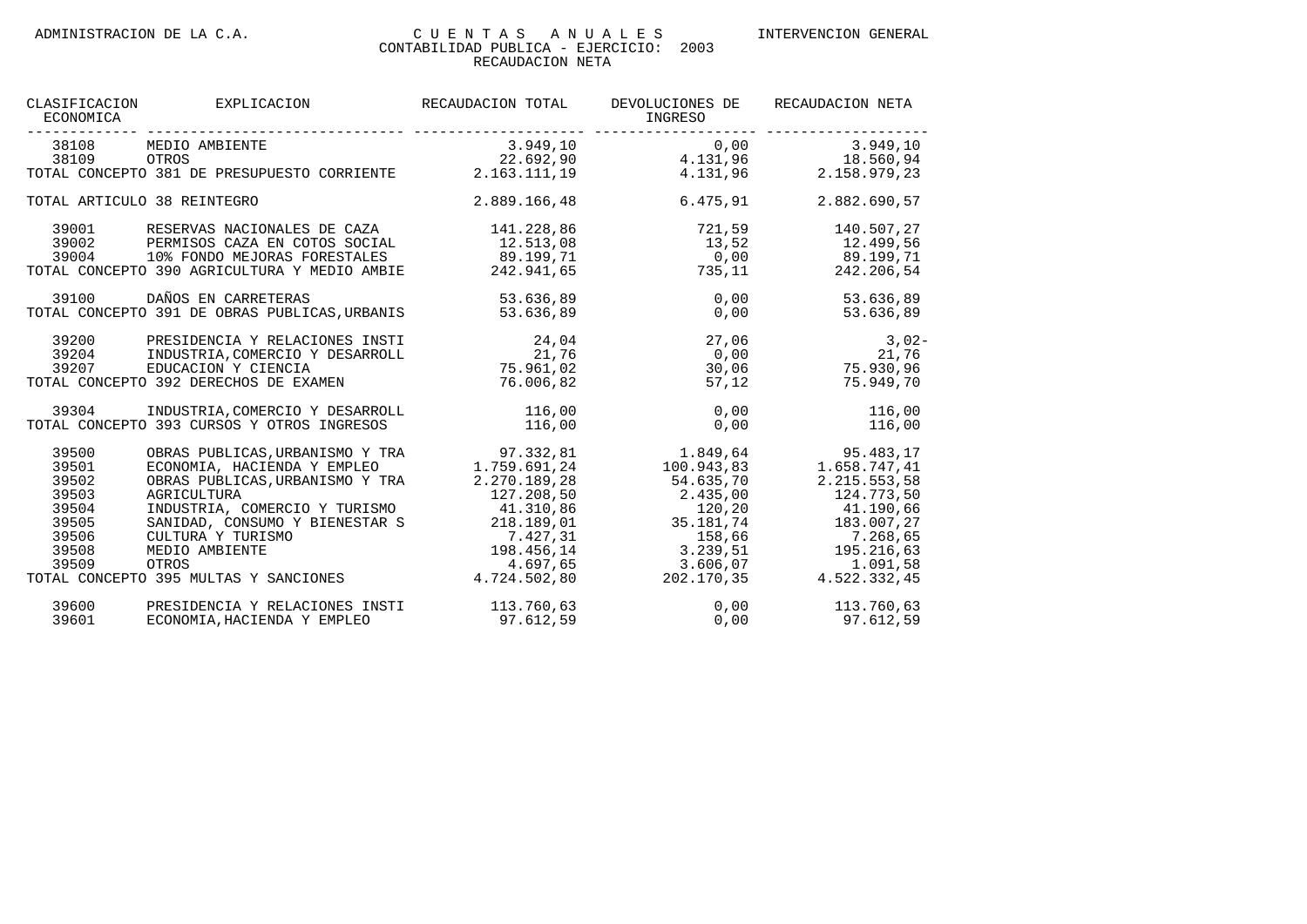| CLASIFICACION<br>ECONOMICA                                                    | EXPLICACION                                                                                                                                                                                                                                                                                                                        | RECAUDACION TOTAL                                | DEVOLUCIONES DE<br>INGRESO                                         | RECAUDACION NETA                                                                                                                                                                              |
|-------------------------------------------------------------------------------|------------------------------------------------------------------------------------------------------------------------------------------------------------------------------------------------------------------------------------------------------------------------------------------------------------------------------------|--------------------------------------------------|--------------------------------------------------------------------|-----------------------------------------------------------------------------------------------------------------------------------------------------------------------------------------------|
| 39602<br>39603<br>39604<br>39605<br>39606<br>39607<br>39608<br>39609<br>39613 | OBRAS PUBLICAS, URBANISMO Y TRA 51.693,32<br>AGRICULTURA<br>INDUSTRIA, COMERCIO Y DESARROLL 3.718,43<br>SANIDAD, CONSUMO Y BIENESTAR SO 510, 22<br>CULTURA Y TURISMO 46.975, 49<br>CULTURA Y TURISMO<br>EDUCACION Y CIENCIA (8.528,36<br>MEDIO AMBIENTE<br>OTROS<br>ISVA<br>TOTAL CONCEPTO 396 INGRESOS DIVERSOS RECUR. 647.480,62 | 243.632,70<br>60.547,50<br>17.364,52<br>3.136,86 | 0,00                                                               | 51.693,32<br>$0,00$ 243.632,70<br>$0,00$ $3.718,43$<br>0,00<br>510,22<br>$0,00$ 46.975,49<br>$0,00$ 8.528,36<br>0,00 60.547,50<br>$0,00$ 17.364,52<br>$0,00$ $3.136,86$<br>0,00<br>647.480,62 |
| 39802                                                                         | INTERESES DE DEMORA<br>TOTAL CONCEPTO 398 RECARGO DE APREMIO Y DEMO                                                                                                                                                                                                                                                                |                                                  | 295.727,65 217.213,55 78.514,10<br>295.727,65 217.213,55 78.514,10 |                                                                                                                                                                                               |
|                                                                               | TOTAL ARTICULO 39 OTROS INGRESOS                                                                                                                                                                                                                                                                                                   | 6.040.412, 43                                    | 420.176,13                                                         | 5.620.236,30                                                                                                                                                                                  |
|                                                                               | TOTAL CAPITULO 3 TASAS Y OTROS INGRESOS                                                                                                                                                                                                                                                                                            | 98.149.497,62                                    | 694.300,81                                                         | 97.455.196,81                                                                                                                                                                                 |
| 40003<br>40005                                                                | 40002 FONDO DE SUFICIENCIA<br>P.I.E. INGRESOS GENERALES EJ.<br>FONDO GARANTIA EJ.ANTERIOR 17.629.062,37<br>TOTAL CONCEPTO 400 INGRESOS DEL ESTADO FINAN                                                                                                                                                                            | 803.615.920,00<br>8.452.360,71<br>829.697.343.08 | 0,00<br>0,00<br>0,00                                               | 803.615.920,00<br>$0,00$ $8.452.360,71$<br>17.629.062,37<br>829.697.343.08                                                                                                                    |
| 40140                                                                         | ASISTENCIA SANITARIA DE LA SEG 1.757.722,88<br>TOTAL CONCEPTO 401 SERVICIOS TRANSFERIDOS                                                                                                                                                                                                                                           | 1.757.722,88                                     | 0,00                                                               | $0,00$ 1.757.722,88<br>1.757.722,88                                                                                                                                                           |
| 40300<br>40301<br>40304<br>40309                                              | AYUDAS COMPLEMENTARIAS PAC<br>GASTOS INTERVENCION MERCADO 916.697,03<br>ESTADISTICA AGRARIA<br>OTROS<br>TOTAL CONCEPTO 403 SUBVENCIONES DE AGRICULTU 1.947.978,35                                                                                                                                                                  | 752.887,19<br>194.254,13<br>84.140.00            | 0,00                                                               | 752.887,19<br>$\begin{array}{ccc} 0,00 & 0.00 & 0.00 \\ 0,00 & 0.00 & 194.254,13 \\ 0,00 & 0.01 & 84.140,00 \\ 0,00 & 1.947.978,35 \end{array}$                                               |
| 40400<br>40401                                                                | PLAN F.I.P.<br>GUARDERIAS INFANTILES                                                                                                                                                                                                                                                                                               | 315.310,76                                       | 14.579.560,00 293.823,82 14.285.736,18                             | 0,00<br>315.310,76                                                                                                                                                                            |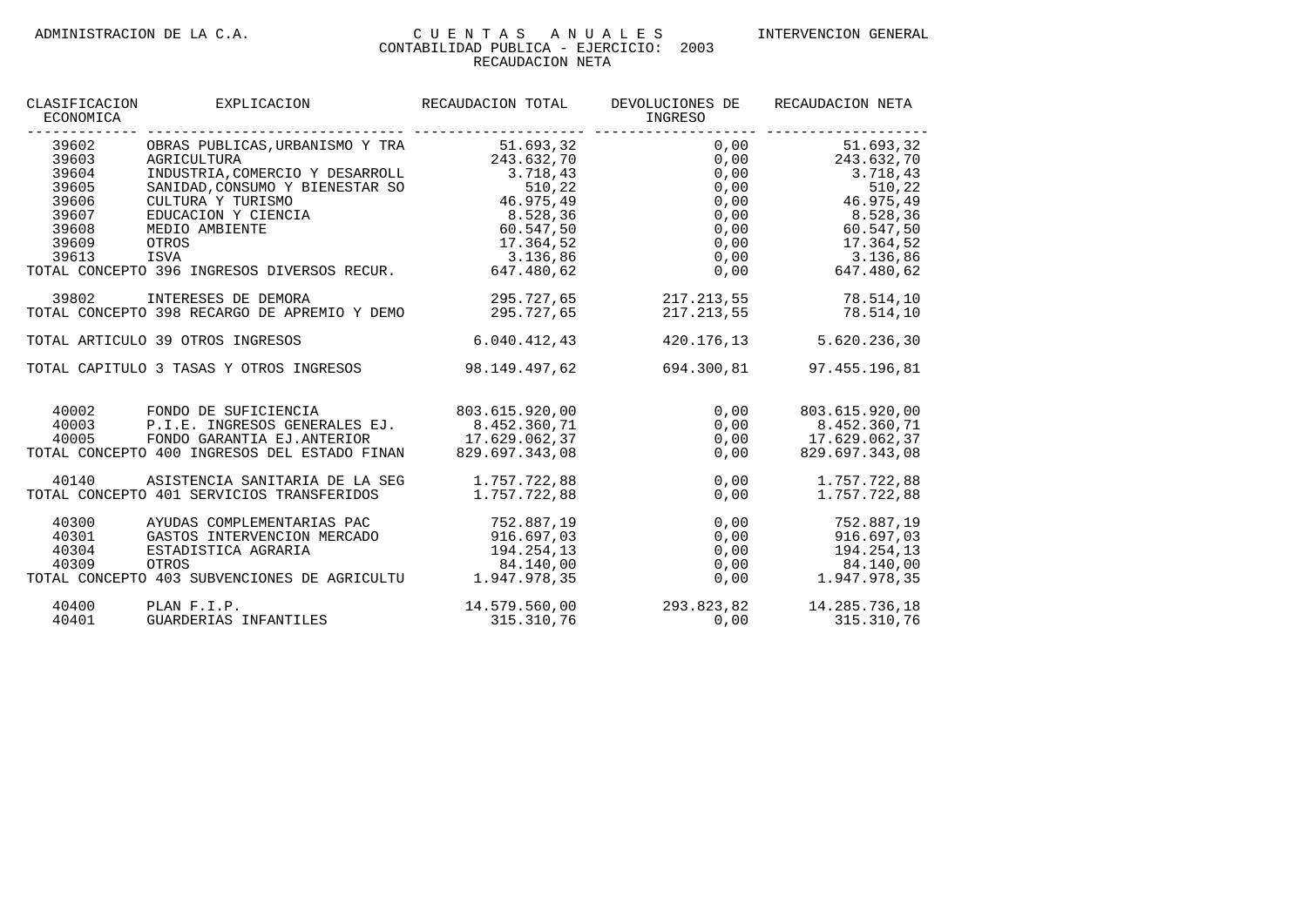| CLASIFICACION<br>ECONOMICA | EXPLICACION                                                                                        | RECAUDACION TOTAL | DEVOLUCIONES DE<br>INGRESO                                                                                                                                                                                                                                            | RECAUDACION NETA   |
|----------------------------|----------------------------------------------------------------------------------------------------|-------------------|-----------------------------------------------------------------------------------------------------------------------------------------------------------------------------------------------------------------------------------------------------------------------|--------------------|
| 40403                      | PENSIONES ANCIANOS Y ENFERMOS 437.135,20                                                           |                   |                                                                                                                                                                                                                                                                       | $0,00$ 437.135,20  |
| 40404                      | ACTUACIONES DE DROGODEPENDENC 840.665,00                                                           |                   |                                                                                                                                                                                                                                                                       |                    |
| 40405                      |                                                                                                    |                   |                                                                                                                                                                                                                                                                       |                    |
| 40406                      | PLAN DESARROLLO GITANO 32.184,18<br>PREST. BASICAS SERV. SOCIALES 1.573.156,63                     |                   | $\begin{array}{ccc} & 0\, , \, 0\, 0 && 8\, 4\, 0\, . \, 6\, 6\, 5\, , \, 0\, 0 \\ 8\, . \, 4\, 1\, 4\, , \, 1\, 7 && 2\, 3\, . \, 7\, 7\, 0\, , \, 0\, 1 \\ 1\, 3\, 1\, . \, 7\, 2\, 2\, , \, 4\, 2 && 1\, . \, 4\, 4\, 1\, . \, 4\, 3\, 4\, , \, 2\, 1 \end{array}$ |                    |
| 40407                      | PLAN GERONTOLOGICO                                                                                 | 886.812,50        |                                                                                                                                                                                                                                                                       | 0,00<br>886.812,50 |
| 40409                      | ERRADICACION DE LA POBREZA                                                                         | 53.534,33         | $17.822,63$ $35.711,70$                                                                                                                                                                                                                                               |                    |
| 40410                      | PLAN INTEGRAL PERSONAS DISCAPA 187.963,08                                                          |                   |                                                                                                                                                                                                                                                                       | 0,00 187.963,08    |
| 40411                      | APOYO A FAMILIAS MONOPARENTALE                                                                     | 19.756,16         |                                                                                                                                                                                                                                                                       | $0,00$ 19.756,16   |
| 40413                      | INFORMACION S/ACCION SOCIAL                                                                        | 12.020,00         | $0,00$ $12,020,00$                                                                                                                                                                                                                                                    |                    |
| 40414                      | ORIENTACION FAMILIAR                                                                               | 186.899,82        | 0,00                                                                                                                                                                                                                                                                  | 186.899,82         |
| 40415                      | VIOLENCIA FAMILIAR                                                                                 | 29.579,84         | 0,00                                                                                                                                                                                                                                                                  | 29.579,84          |
| 40416                      | MENORES INFRACTORES                                                                                | 69.384,23         | 0,00                                                                                                                                                                                                                                                                  | 69.384,23          |
| 40417                      | APOYO CREACION EMPLEO COOPERAT 309.413,66                                                          |                   | 0,00                                                                                                                                                                                                                                                                  | 309.413,66         |
| 40418                      | VOLUNTARIADO, PLAN ESTATAL                                                                         | 184.615,65        | 6.481, 91                                                                                                                                                                                                                                                             | 178.133,74         |
| 40419                      | PLAN INTEGRACION SOCIAL INMIGR                                                                     | 65.340,71         | 0,00                                                                                                                                                                                                                                                                  | 65.340,71          |
|                            | TOTAL CONCEPTO 404 SUBV. TRABAJO Y ASUNTOS SO                                                      | 19.783.331,75     | 458.264,95                                                                                                                                                                                                                                                            | 19.325.066.80      |
| 40502                      | PREVENCION SIDA                                                                                    | 182.586,70        | 0,00                                                                                                                                                                                                                                                                  | 182.586,70         |
| 40504                      | PREVENCION ENFERMEDADES EMERGE                                                                     | 60.308,09         | 0,00                                                                                                                                                                                                                                                                  | 60.308,09          |
| 40509                      | OTRAS SUBVENCIONES CORRIENTES                                                                      | 260.493,00        | 0,00                                                                                                                                                                                                                                                                  | 260.493,00         |
|                            | TOTAL CONCEPTO 405 SUBVENCIONES SANIDAD Y CO                                                       | 503.387,79        | 0,00                                                                                                                                                                                                                                                                  | 503.387,79         |
| 40701                      | LIBRO Y BIBLIOTECAS                                                                                | 34.057,35         | 0,00                                                                                                                                                                                                                                                                  | 34.057,35          |
| 40704                      | CONFEDERACION APAS Y COLECTIVO                                                                     | 20.354,27         | 0,00                                                                                                                                                                                                                                                                  | 20.354,27          |
| 40705                      | JUBIL.PERS.DOCENTE D.T.9 LOGS                                                                      | 649.843,54        | 0,00                                                                                                                                                                                                                                                                  | 649.843,54         |
| 40708                      | OTRAS SUBV. EDUCACION CIENCIA                                                                      | 757.131,06        | 0,00                                                                                                                                                                                                                                                                  | 757.131,06         |
| 40709                      | OTRAS SUBV. CORRIENTES                                                                             | 77.367,00         | 0,00                                                                                                                                                                                                                                                                  | 77.367,00          |
|                            | TOTAL CONCEPTO 407 SUBV. EDUCACION Y CIENCIA, 1.538.753,22                                         |                   | 0,00                                                                                                                                                                                                                                                                  | 1.538.753,22       |
|                            |                                                                                                    | 913.767,62        | 0,00                                                                                                                                                                                                                                                                  | 913.767,62         |
|                            |                                                                                                    | 6.413, 40         | 0,00                                                                                                                                                                                                                                                                  | 6.413, 40          |
|                            | 40900 FORMACION CONTINUA<br>40909 OTRAS SUBV.CORRIENTES<br>TOTAL CONCEPTO 409 OTRAS SUBV.DE AA.PP. | 920.181.02        | 0,00                                                                                                                                                                                                                                                                  | 920.181,02         |
|                            | TOTAL ARTICULO 40 DEL ESTADO                                                                       |                   | 856.148.698.09 458.264.95 855.690.433.14                                                                                                                                                                                                                              |                    |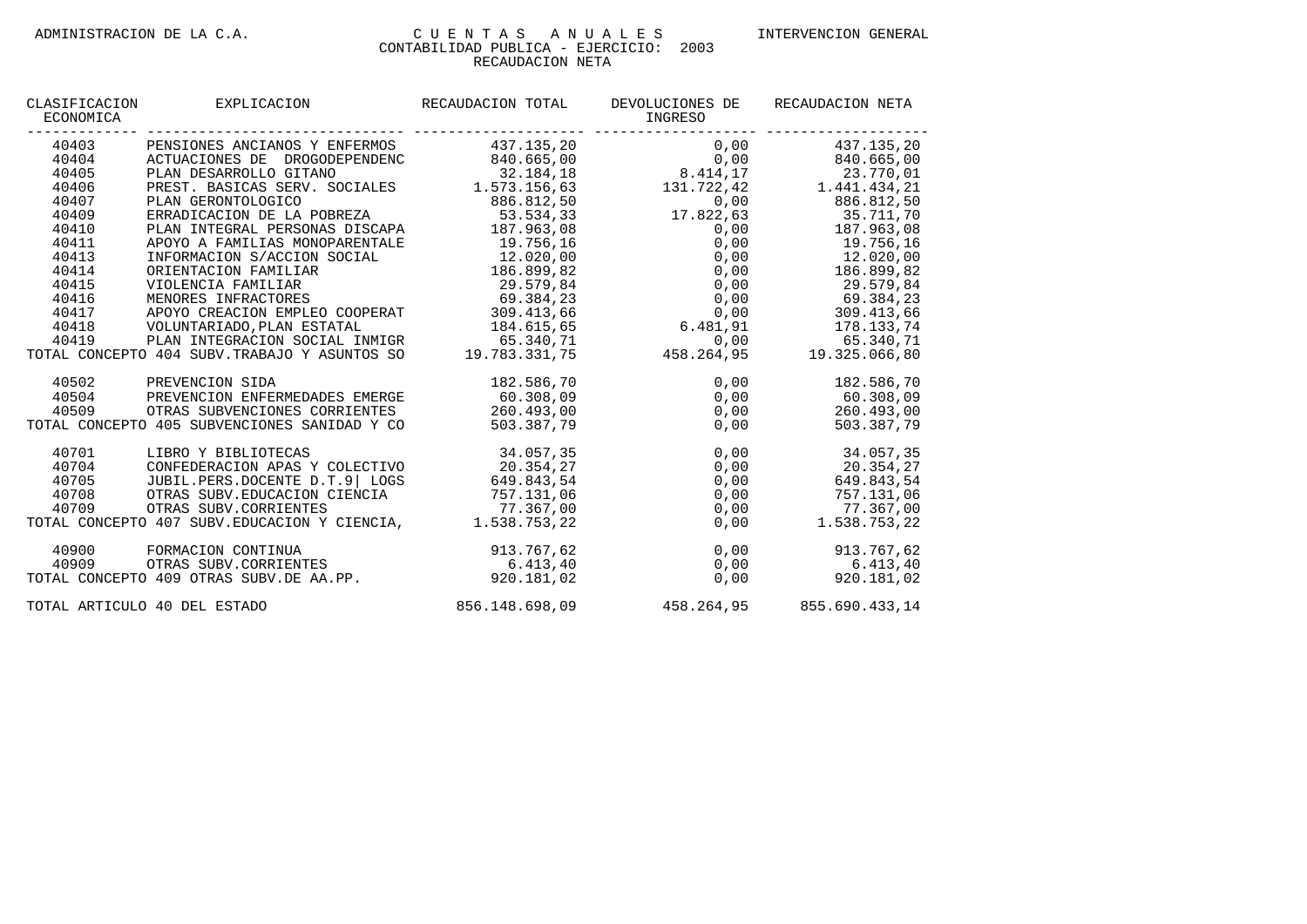| CLASIFICACION<br>ECONOMICA                                           | EXPLICACION                                                                                                                                                                                                                                                                                 | RECAUDACION TOTAL                                                                                                                    | DEVOLUCIONES DE<br>INGRESO                                                                     | RECAUDACION NETA                                                                                                                     |
|----------------------------------------------------------------------|---------------------------------------------------------------------------------------------------------------------------------------------------------------------------------------------------------------------------------------------------------------------------------------------|--------------------------------------------------------------------------------------------------------------------------------------|------------------------------------------------------------------------------------------------|--------------------------------------------------------------------------------------------------------------------------------------|
| 41209<br>41212                                                       | OTRAS SUBVENCIONES CORRIENTES<br>IAJ<br>TOTAL CONCEPTO 412 INSTITUTO ARAGONES DE EMP                                                                                                                                                                                                        | 77.132,11<br>81.264,38<br>158.396.49                                                                                                 | 0,00<br>0,00<br>0,00                                                                           | 77.132,11<br>81.264,38<br>158.396,49                                                                                                 |
| 41300<br>41301<br>41302<br>41304<br>41305<br>41308<br>41309<br>41320 | INTEGRACION LABORAL MINUSVALID<br>E.T. CULTURA Y TURISMO<br>PROMOCION Y EMPLEO AUTONOMO<br>AYUDAS JUBILACION Y REESTRUCTU<br>PROMOCION EMPLEO<br>MODERNIZACION DE S.P.E.<br>OTRAS SUBVENCIONES CORRIENTES<br>CTROS. NACIONALES FORMAC. OCUP<br>TOTAL CONCEPTO 413 INSTITUTO NACIONAL DE EMP | 6.107.210.00<br>451.718,14<br>1.402.860,00<br>940.000,00<br>27.560.080,00<br>868.000,00<br>323.084,64<br>272.079,80<br>37.925.032,58 | 0,00<br>24.305,87<br>0,00<br>34.231,65<br>9.361.058,70<br>0,00<br>0,00<br>0,00<br>9.419.596,22 | 6.107.210,00<br>427.412,27<br>1.402.860,00<br>905.768,35<br>18.199.021,30<br>868.000,00<br>323.084,64<br>272.079,80<br>28.505.436,36 |
| 41609                                                                | OTRAS SUBVENCIONES CORRIENTES<br>TOTAL CONCEPTO 416 INSTITUTO NACIONAL DE CON                                                                                                                                                                                                               | 11.387,89<br>11.387,89                                                                                                               | 0.00<br>0,00                                                                                   | 11.387,89<br>11.387,89                                                                                                               |
| 41900<br>41908                                                       | FOMENTO APOYO A LA ACTIVIDAD D<br>OTRAS SUBV. CORRIENTES<br>TOTAL CONCEPTO 419 OTROS ORGANISMOS AUTONOMO                                                                                                                                                                                    | 198.764,24<br>49.751.56<br>248.515.80                                                                                                | 35.709,62<br>0,00<br>35.709,62                                                                 | 163.054,62<br>49.751,56<br>212.806,18                                                                                                |
|                                                                      | TOTAL ARTICULO 41 ORGANISMOS AUTONOMOS ADMI                                                                                                                                                                                                                                                 | 38.343.332.76                                                                                                                        | 9.455.305.84                                                                                   | 28.888.026.92                                                                                                                        |
| 42000                                                                | PROGRAMA DE AHORRO E INCAPACID<br>TOTAL CONCEPTO 420 INSTITUTO NACIONAL DE LA                                                                                                                                                                                                               | 27.226,59<br>27.226.59                                                                                                               | 0,00<br>0,00                                                                                   | 27.226,59<br>27.226.59                                                                                                               |
|                                                                      | TOTAL ARTICULO 42 DE LA SEGURIDAD SOCIAL                                                                                                                                                                                                                                                    | 27.226,59                                                                                                                            | 0,00                                                                                           | 27.226,59                                                                                                                            |
| 46000<br>46001<br>46002                                              | DIPUTACION PROV. DE HUESCA<br>DIPUTACION PROVINCIAL DE ZARAG<br>DIPUTACION PROVINCIAL DE TERUE<br>TOTAL CONCEPTO 460 DE DIPUTACIONES                                                                                                                                                        | 5.136.742,27<br>4.121.193,28<br>3.188.901,65<br>12.446.837,20                                                                        | 0,00<br>0,00<br>0,00<br>0,00                                                                   | 5.136.742,27<br>4.121.193,28<br>3.188.901,65<br>12.446.837,20                                                                        |
| 46109                                                                | OTRAS SUBVENCIONES CORRIENTES<br>TOTAL CONCEPTO 461 DE AYUNTAMIENTOS                                                                                                                                                                                                                        | 22.217,72<br>22.217,72                                                                                                               | 0,00<br>0,00                                                                                   | 22.217,72<br>22.217,72                                                                                                               |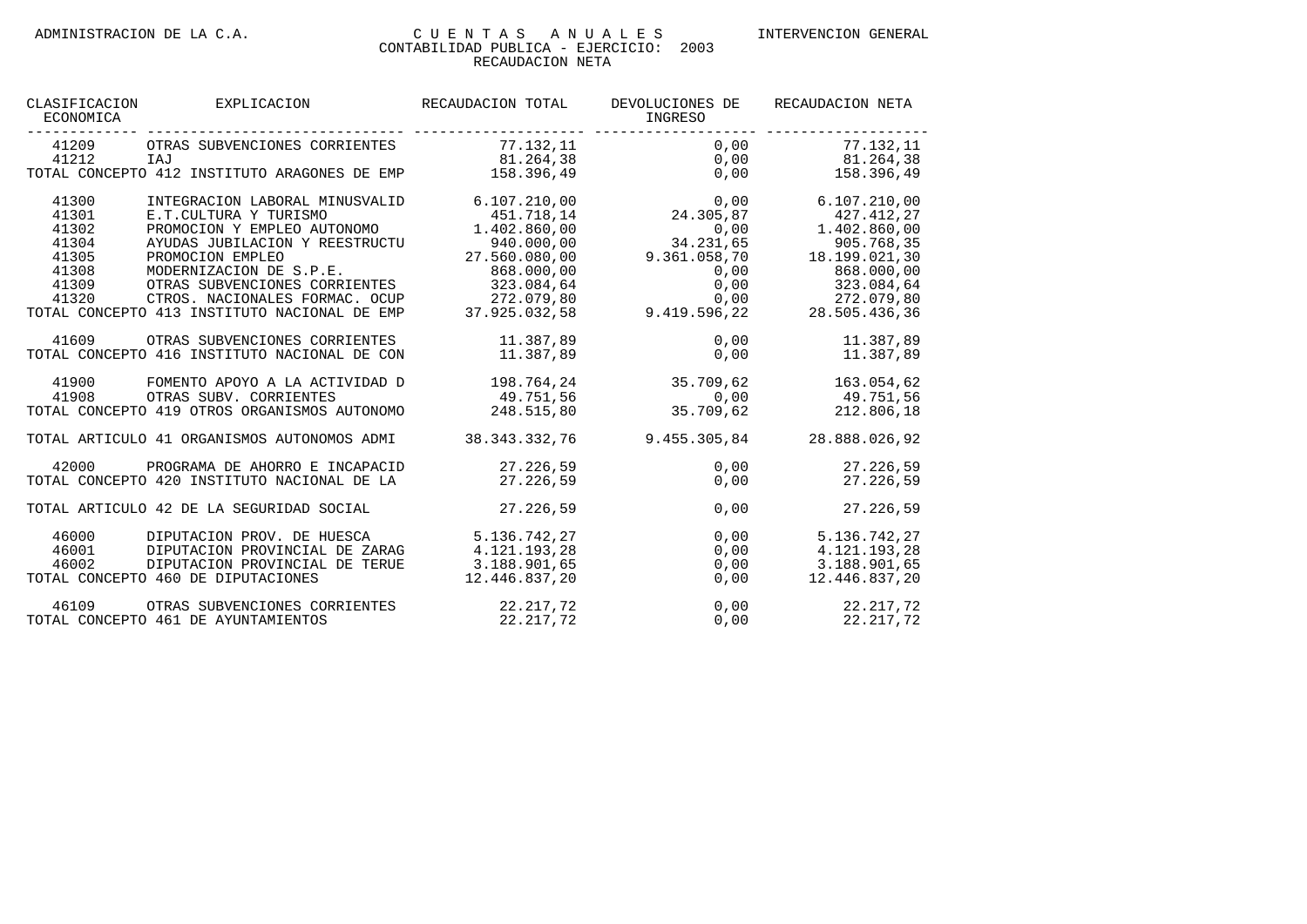| ECONOMICA                    | CLASIFICACION EXPLICACION RECAUDACION TOTAL                                                                                                                                                                                                                                                                                                                                             |                | DEVOLUCIONES DE<br>INGRESO                                                                                         | RECAUDACION NETA                 |
|------------------------------|-----------------------------------------------------------------------------------------------------------------------------------------------------------------------------------------------------------------------------------------------------------------------------------------------------------------------------------------------------------------------------------------|----------------|--------------------------------------------------------------------------------------------------------------------|----------------------------------|
|                              | TOTAL ARTICULO 46 DE CORPORACIONES LOCALES 12.469.054,92 0,00 12.469.054,92                                                                                                                                                                                                                                                                                                             |                |                                                                                                                    |                                  |
|                              | $\begin{array}{cccc} 48001 & \text{JUEGOS } \text{ESCOLARES} & \text{O.00} & 88.554, 45 \\ \text{TOTAL } \text{CONCEPTO } 480 & \text{APORTAC. DE FAMIL. Y OTRA} & 88.554, 45 & 0,00 \\ \end{array} \qquad \begin{array}{cccc} 88.554 & 45 & 0,00 \\ 88.554 & 45 & 0,00 \\ \end{array} \qquad \qquad \begin{array}{cccc} 88.554 & 45 & 0,00 \\ 0,00 & 88.554, 45 & 0.00 \\ \end{array}$ |                |                                                                                                                    |                                  |
|                              | TOTAL ARTICULO 48 DE FAMIL. E INST. S.F. LU 68.554,45                                                                                                                                                                                                                                                                                                                                   |                |                                                                                                                    | 0,00 88.554,45                   |
|                              | $\begin{array}{cccc} \texttt{49100} & \texttt{AGRICULTURA} & (\texttt{PAC}) & \texttt{453.928.411,70} \\ \texttt{TOTAL CONCEPTO 491 FEOGA- SECCION GARANTIA} & \texttt{453.928.411,70} \end{array}$                                                                                                                                                                                     |                | 0,00<br>0,00                                                                                                       | 453.928.411,70<br>453.928.411.70 |
|                              | 49300 FSE OBJETIVO 3 12.187.923,33<br>49301 INICIATIVA COMUNITARIA EQUAL 20.209,30<br>TAL CONCEPTO 493 FONDO SOCIAL EUROPEO 12.208.132,63<br>TOTAL CONCEPTO 493 FONDO SOCIAL EUROPEO                                                                                                                                                                                                    |                | $0,00$ 12.187.923,33<br>$20.209, 30$<br>$20.209, 30$<br>$0, 00$<br>$12.208.132, 63$<br>$0, 00$<br>$12.208.132, 63$ |                                  |
|                              | 49900 U.E. (PUNTO INFORMACION EUROPE 20.000,00 00 0,00 0,00 20.000,00<br>TOTAL CONCEPTO 499 OTRAS SUBV. DEL EXTERIOR 20.000,00                                                                                                                                                                                                                                                          |                |                                                                                                                    | $0,00$ 20.000,00                 |
|                              | TOTAL ARTICULO 49 DEL EXTERIOR                                                                                                                                                                                                                                                                                                                                                          | 466.156.544,33 | 0,00                                                                                                               | 466.156.544,33                   |
|                              | TOTAL CAPITULO 4 TRANSFERENCIAS CORRIENTES 1.373.233.411,14 9.913.570,79                                                                                                                                                                                                                                                                                                                |                |                                                                                                                    | 1.363.319.840,35                 |
|                              | 92000 TNTERESES 37<br>52001 SERVICIOS PROV. DE HACIENDA 33.155,07 0,00 33.155,07<br>52009 DEL ISVA 20.097,39 74,24 20.023,15<br>TOTAL CONCEPTO 520 INGRESOS FINANCIEROS 3.682.297,83                                                                                                                                                                                                    |                |                                                                                                                    | 74, 24 3.682.223, 59             |
|                              | TOTAL ARTICULO 52 INTERESES DE DEPOSITO                                                                                                                                                                                                                                                                                                                                                 | 3.682.297,83   | 74,24                                                                                                              | 3.682.223,59                     |
|                              | 53000 DE ORGANISMOS Y EMPRESAS 179.651,38<br>TOTAL CONCEPTO 530 DIVIDENDOS PART. SOCIALES 179.651,38                                                                                                                                                                                                                                                                                    |                | $\begin{array}{c} 0 \, , \, 0 \, 0 \, \ 0 \, \, , \, 0 \, 0 \, \end{array}$                                        | 179.651,38<br>179.651,38         |
| TOTAL ARTICULO 53 DIVIDENDOS |                                                                                                                                                                                                                                                                                                                                                                                         | 179.651,38     |                                                                                                                    | 0,00<br>179.651,38               |
| 54000                        | PRESIDENCIA Y RELACIONES INSTI                                                                                                                                                                                                                                                                                                                                                          | 4.437,46       | 0,00                                                                                                               | 4.437,46                         |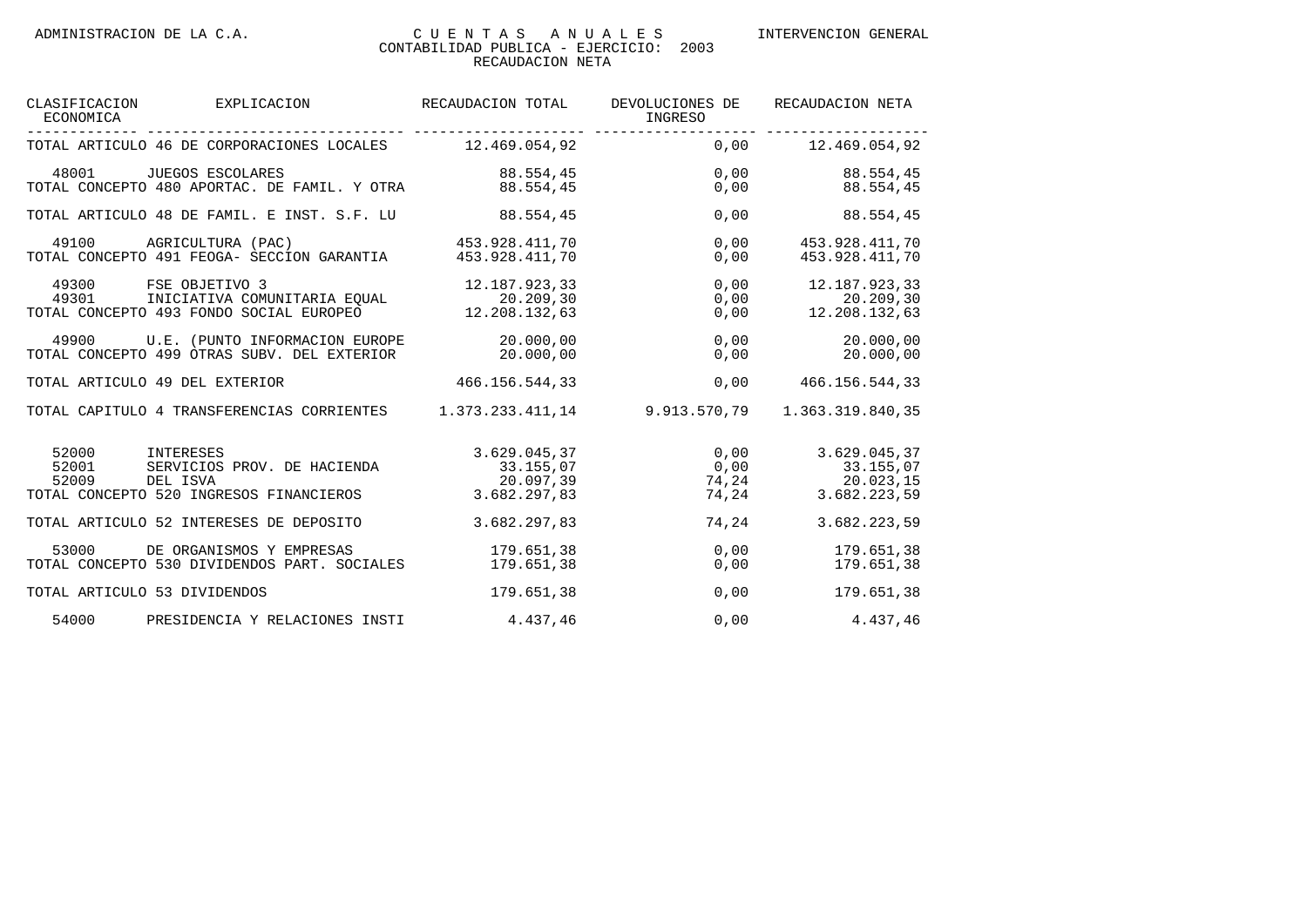| CLASIFICACION<br>ECONOMICA                                              | EXPLICACION                                                                                                                                                                                                                            | RECAUDACION TOTAL                                                                                              | DEVOLUCIONES DE<br>INGRESO                                        | RECAUDACION NETA                                                                                                                                                            |
|-------------------------------------------------------------------------|----------------------------------------------------------------------------------------------------------------------------------------------------------------------------------------------------------------------------------------|----------------------------------------------------------------------------------------------------------------|-------------------------------------------------------------------|-----------------------------------------------------------------------------------------------------------------------------------------------------------------------------|
| 54001                                                                   | ECONOMIA, HACIENDA-ALQUILER DE 20.875, 01<br>54006 CULTURA Y TURISMO-ALQUILER INM<br>54008 ARRENDAMIENTO DE LOCALES 3.853,39<br>54009 ALQUILER VVDAS DEL I.S.V.A 343.541,58<br>TOTAL CONCEPTO 540 ALQUILER Y PTOS. INMUEBLE 383.304,94 |                                                                                                                |                                                                   | $0,00$ 20.875,01<br>$28,50$<br>0,00 $3.853,39$<br>0,00 $3.853,39$<br>28,50<br>383.276,44                                                                                    |
|                                                                         | TOTAL ARTICULO 54 RENTA DE INMUEBLES                                                                                                                                                                                                   | 383.304,94                                                                                                     | 28,50                                                             | 383.276,44                                                                                                                                                                  |
| 55001                                                                   | CANONES CONCESIONARIOS 3.274.592,31<br>TOTAL CONCEPTO 550 REFORMA Y DESARROLLO AGRA                                                                                                                                                    | 3.274.592,31                                                                                                   | 160,56                                                            | 160,56 3.274.431,75<br>3.274.431,75                                                                                                                                         |
|                                                                         |                                                                                                                                                                                                                                        |                                                                                                                |                                                                   | 8.394,96<br>8.394.96                                                                                                                                                        |
| 55200<br>55201<br>55203<br>55204<br>55209                               | INVESTIGACION AGRARIA 74.035,97<br>PRODUCCION AGRARIA<br>DE PROTECCION Y GESTION MONTES 651.058,32 40.635,72 610.422,60<br>TECNOLOGIA AGRARIA<br>DE OTROS APROVECHAMIENTOS<br>TOTAL CONCEPTO 552 APROVECHAMIENTOS ESPECIAL             | 3.841,20                                                                                                       | 0,00<br>$11.579,77$<br>$13.926,53$<br>$754.441,79$<br>$16.635,72$ | 74.035,97<br>$0,00$ $11.579,77$<br>0,00<br>13.926,53<br>713.806,07                                                                                                          |
| 55300<br>55301<br>55302<br>55303<br>55309<br>TOTAL CONCEPTO 553 CANONES | CANONES DE I.T.V. PRIVADAS<br>CANONES DE EXPLOTACION HOSPEDE<br>DE PRESIDENCIA Y RELACIONES IN<br>CULTURA Y TURISMO<br>OTROS                                                                                                           | 1.531.288,83<br>28.679,88<br>20.542,43<br>66.099,68<br>10.730,34<br>1.657.341,16                               |                                                                   | 76,71 1.531.212,12<br>$0,00$ 28.679,88<br>$\begin{array}{cccc} 0,00 & & & & 20.542,43 \ 0,00 & & & 66.099,68 \ 0,00 & & & 10.730,34 \ 76,71 & & & 1.657.264,45 \end{array}$ |
|                                                                         | TOTAL ARTICULO 55 PTOS.CONCESIONES Y APROV.                                                                                                                                                                                            |                                                                                                                | 5.694.770.22 40.872.99                                            | 5.653.897,23                                                                                                                                                                |
| 59000<br>59003                                                          | VVDAS. PROMOCION PUBLICA<br>VENTA DE LOCALES<br>TOTAL CONCEPTO 590 OTROS INGRESOS PATRIMONIA                                                                                                                                           | $\begin{array}{llll} 6.074.650, 51 & & 14.32 \\ 15.856, 88 & & & 14.32 \\ 6.090.507, 39 & & 14.32 \end{array}$ | 14.322,31<br>0,00<br>14.322,31                                    | 6.060.328, 20<br>15.856,88<br>6.076.185.08                                                                                                                                  |
| 59100                                                                   | VVDAS. PROMOCION PUBLICA                                                                                                                                                                                                               | 6.730,06                                                                                                       |                                                                   | 0,00<br>6.730,06                                                                                                                                                            |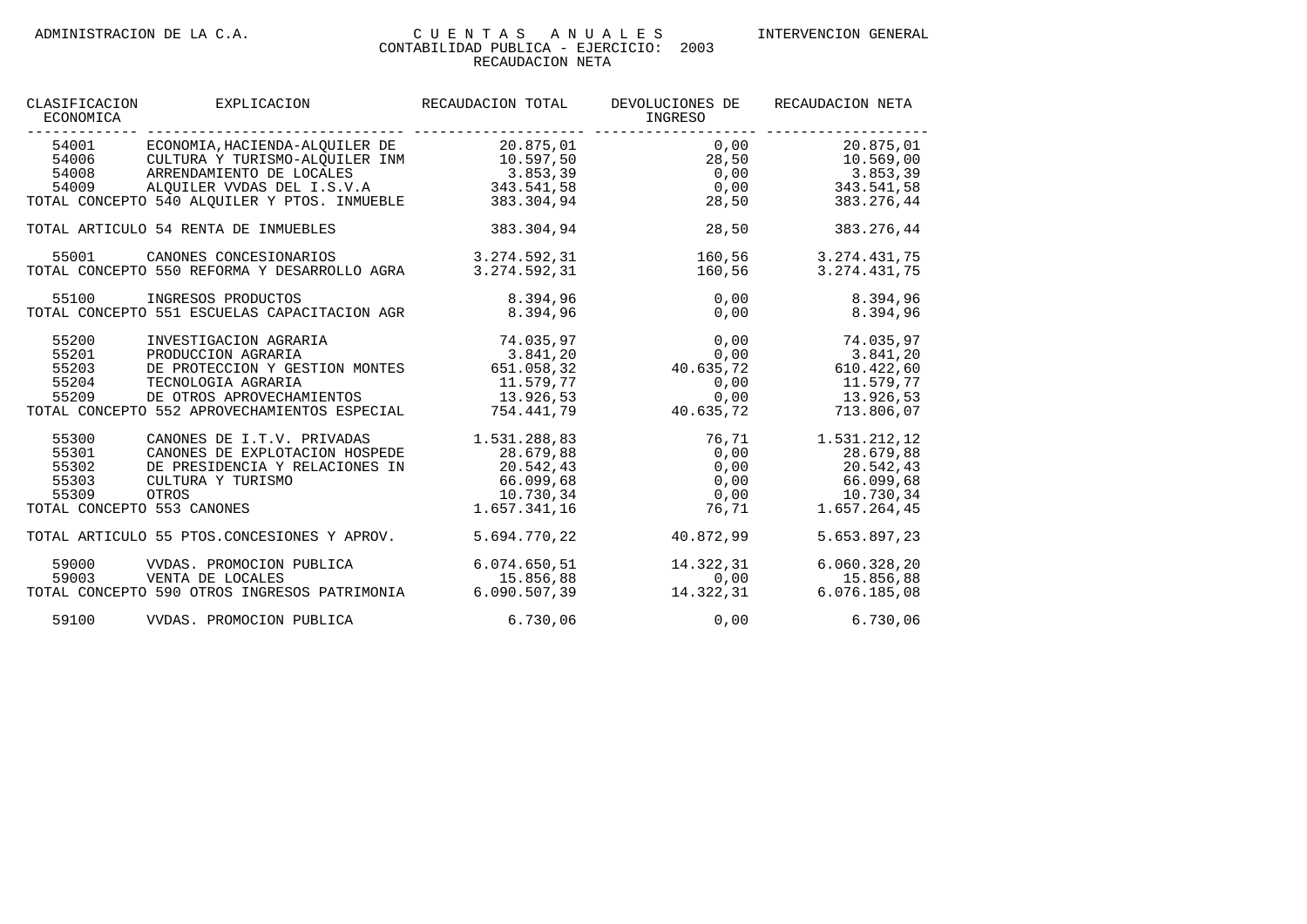| CLASIFICACION<br>ECONOMICA                                                                     | EXPLICACION RECAUDACION TOTAL                                                                                                                                                      |                                                                                                                                                    | DEVOLUCIONES DE<br>INGRESO | RECAUDACION NETA                                                                                                                                                                                                     |
|------------------------------------------------------------------------------------------------|------------------------------------------------------------------------------------------------------------------------------------------------------------------------------------|----------------------------------------------------------------------------------------------------------------------------------------------------|----------------------------|----------------------------------------------------------------------------------------------------------------------------------------------------------------------------------------------------------------------|
|                                                                                                | TOTAL CONCEPTO 591 ECONOMIA, HACIENDA Y EMPLE 6.730,06 6 0,00 00                                                                                                                   |                                                                                                                                                    |                            | 6.730,06                                                                                                                                                                                                             |
|                                                                                                | TOTAL ARTICULO 59 OTROS INGRESOS PATRIMONIA 6.097.237,45 14.322,31 6.082.915,14                                                                                                    |                                                                                                                                                    |                            |                                                                                                                                                                                                                      |
|                                                                                                | TOTAL CAPITULO 5 INGRESOS PATRIMONIALES                                                                                                                                            | 16.037.261.82                                                                                                                                      |                            | 55.298.04 15.981.963.78                                                                                                                                                                                              |
| 60003<br>AGRICULTURA<br>60009<br>DEL I.S.V.A.<br>60012<br>TOTAL CONCEPTO 600 VENTA DE TERRENOS | DEL I.S.V.A.<br>ECONOMIA HACIENDA Y EMPLEO<br>COO VENTA DE TERRENOS                                                                                                                | 4.332,99<br>270.518,53<br>270.518,53<br>270.518,53<br>5.002,20<br>279.853,72<br>279.853,72<br>279.853,72<br>279.853,72<br>279.853,72<br>279.853,72 |                            |                                                                                                                                                                                                                      |
| TOTAL ARTICULO 60 DE TERRENOS                                                                  |                                                                                                                                                                                    | 279.853,72                                                                                                                                         | 84.681,95                  | 195.171,77                                                                                                                                                                                                           |
| 61000                                                                                          | VENTA DE INVERSIONES REALES (V 4.399,00<br>TOTAL CONCEPTO 610 VENTA DE INVERSIONES REAL                                                                                            |                                                                                                                                                    | 0,00<br>4.399.00<br>0,00   | 4.399,00<br>4.399,00                                                                                                                                                                                                 |
| TOTAL ARTICULO 61 DE LAS DEMAS INVERSIONES                                                     |                                                                                                                                                                                    | 4.399,00                                                                                                                                           | 0,00                       | 4.399,00                                                                                                                                                                                                             |
| TOTAL CAPITULO 6 ENAJENACION INVERSIONES R                                                     |                                                                                                                                                                                    | 284.252,72                                                                                                                                         | 84.681,95                  | 199.570,77                                                                                                                                                                                                           |
| TOTAL CONCEPTO 702 SUBV. DE MEDIO AMBIENTE                                                     | 70209 OTRAS SUBV. DE CAPITAL                                                                                                                                                       | 2.246.940.00<br>2.246.940.00                                                                                                                       | 0,00<br>0,00               | 2.246.940,00<br>2.246.940,00                                                                                                                                                                                         |
| 70401<br>70402<br>70409<br>TOTAL CONCEPTO 704 SUBV.DE FOMENTO                                  | MEDIDAS ANTICONTAMINANTES<br>PLAN DE VIVIENDA<br>OTRAS SUBV.DE CAPITAL                                                                                                             | NTES<br>4.690.360,00<br>4.281.387,30<br>4.281.387,30<br>9.022.903,14                                                                               | 0,00<br>0,00<br>0,00       | 51.155,84<br>0,00<br>0,00<br>4.690.360,00<br>4.281.387,30<br>9.022.903,14                                                                                                                                            |
| 70500<br>70502<br>70505<br>70506<br>70507                                                      | MAQUINARIA Y MEDIOS DE PRODUC. 315.500,00<br>REESTRUCT. Y CONSERV. DEL OLIV 223,69<br>ORD. Y MEJ. EXPLOT. GANADERAS 1.359.587,98<br>CAMPAÑA DE SANIDAD ANIMAL<br>A.D.S. DE PORCINO | 1.950.757,75<br>1.634.071,00                                                                                                                       | 0,00                       | $\begin{array}{cc} 0\, , 0\, 0 & \qquad & 315\, . \\ 0\, , 0\, 0 & \qquad & 1\, .359\, . \\ 0\, , 0\, 0 & \qquad & 1\, .950\, . \end{array}$<br>315.500,00<br>223,69<br>1.359.587,98<br>1.950.757,75<br>1.634.071,00 |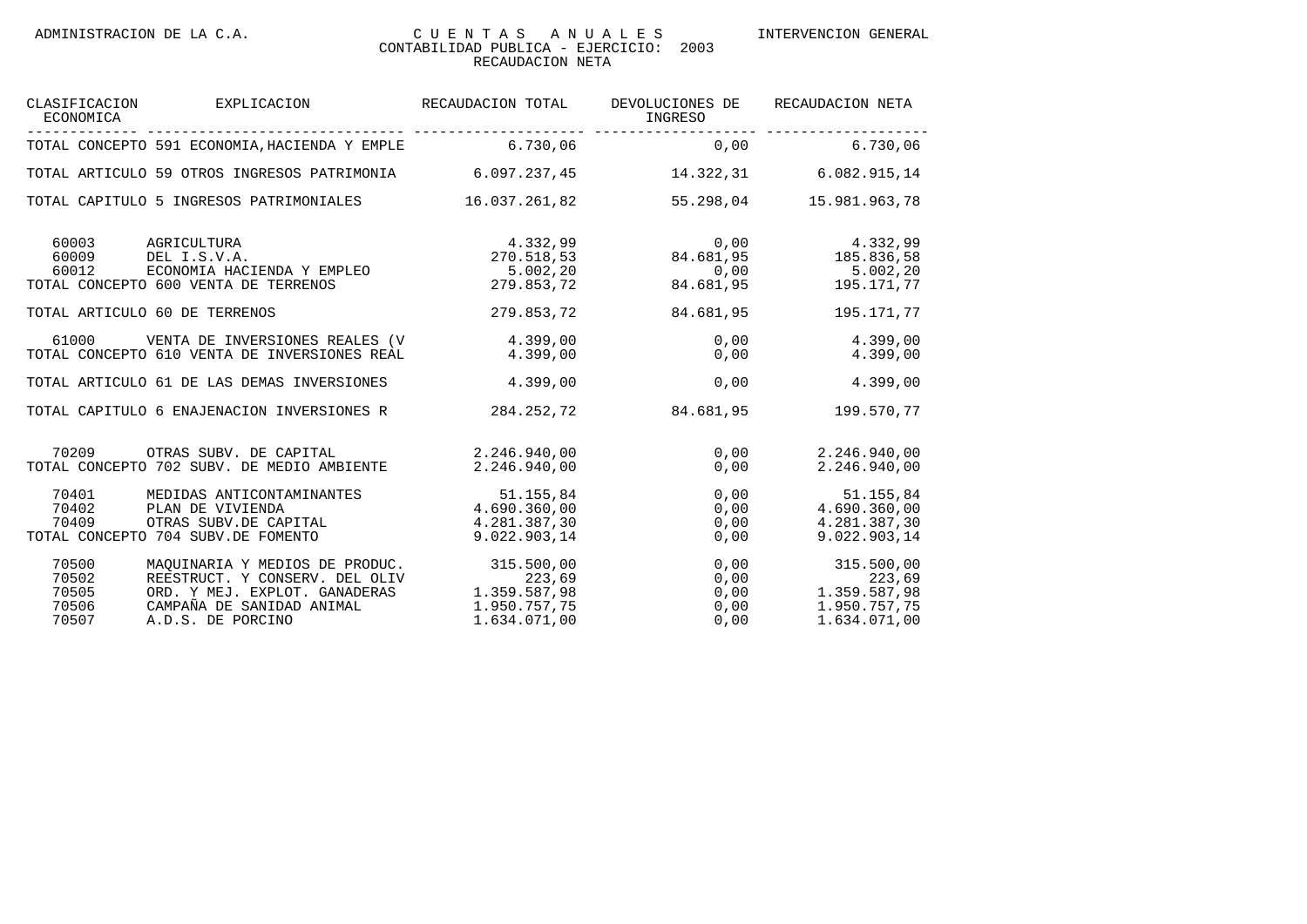| CLASIFICACION<br>ECONOMICA | EXPLICACION RECAUDACION TOTAL<br>---------------------------- --------                                                                                                                                                                                                                                                                                | DEVOLUCIONES DE<br>INGRESO | RECAUDACION NETA |
|----------------------------|-------------------------------------------------------------------------------------------------------------------------------------------------------------------------------------------------------------------------------------------------------------------------------------------------------------------------------------------------------|----------------------------|------------------|
| 70508                      | APICULTURA<br>APICULTURA<br>OTRAS SUBV. DE CAPITAL 114.642,00<br>ATRIAS 379.728,00<br>CALIDAD CARNE 379.728,00<br>AGRUPACION PRODUCTOS AGRARIOS 1.467.184,00<br>AGRUPACION PRODUCTOS AGRARIOS 1.467.184,00<br>279.728,00<br>279.728,00<br>279.                                                                                                        |                            |                  |
| 70509                      |                                                                                                                                                                                                                                                                                                                                                       |                            |                  |
| 70510                      |                                                                                                                                                                                                                                                                                                                                                       |                            |                  |
| 70511                      |                                                                                                                                                                                                                                                                                                                                                       |                            |                  |
| 70512                      |                                                                                                                                                                                                                                                                                                                                                       |                            |                  |
| 70513                      | PROYECTOS SEMILLAS, VIVEROS Y 134.980,13                                                                                                                                                                                                                                                                                                              | $0,00$ 134.980,13          |                  |
| 70514                      |                                                                                                                                                                                                                                                                                                                                                       |                            |                  |
| 70516                      |                                                                                                                                                                                                                                                                                                                                                       |                            |                  |
| 70517                      |                                                                                                                                                                                                                                                                                                                                                       |                            |                  |
| 70518                      |                                                                                                                                                                                                                                                                                                                                                       |                            |                  |
| 70520                      |                                                                                                                                                                                                                                                                                                                                                       |                            |                  |
| 70521                      |                                                                                                                                                                                                                                                                                                                                                       |                            |                  |
| 70522                      |                                                                                                                                                                                                                                                                                                                                                       |                            |                  |
| 70523                      |                                                                                                                                                                                                                                                                                                                                                       |                            |                  |
|                            |                                                                                                                                                                                                                                                                                                                                                       |                            |                  |
|                            | $\begin{tabular}{c c c c} \multicolumn{3}{c}{AYUDAS I.F.O.P.} & \multicolumn{3}{c}{1.34.980,13} \\ \multicolumn{3}{c}{AVUDAS I.F.O.P.} & \multicolumn{3}{c}{59.515,00} & 0,00 & 2.292.726,00 \\ \multicolumn{3}{c}{1.34.980,13} & 0,00 & 59.515,00 \\ \multicolumn{3}{c}{1.34.980,13} & 0,00 & 59.515,00 \\ \multicolumn{3}{c}{1.34.980,13} & 0,00 &$ |                            |                  |
|                            |                                                                                                                                                                                                                                                                                                                                                       |                            |                  |
|                            |                                                                                                                                                                                                                                                                                                                                                       |                            |                  |
|                            |                                                                                                                                                                                                                                                                                                                                                       |                            |                  |
|                            |                                                                                                                                                                                                                                                                                                                                                       |                            |                  |
|                            | 1.719.596,00<br>70524 PRODER<br>70524 PRODER<br>70525 I.C.B.<br>70525 I.C.B.<br>8.235.000,00<br>70529 ERRADICACION E.E.B<br>8.235.000,00<br>70529 ERRADICACION E.E.B<br>21.966,00<br>70532 AYUDAS POR CLIMATOLOGÍA ADVERS<br>70532 AYUDAS POR CLIMAT<br>TOTAL CONCEPTO 705 SUBV. DE AGRICULTURA, PESC                                                 |                            |                  |
| 70602                      | PLAN CONSOLIDACION Y COMPETITI<br>0,00 2.542.009,07<br>0,00 336.847,59<br>0,00 336.847,59<br>0,00 2.878.856,66<br>0,00 2.878.856,66                                                                                                                                                                                                                   |                            |                  |
|                            |                                                                                                                                                                                                                                                                                                                                                       |                            |                  |
|                            |                                                                                                                                                                                                                                                                                                                                                       |                            |                  |
| 70801                      | GUARDERIAS INFANTILES<br>IM (MINISTERIO DE TRABAJO Y A 31.180,00 0 0,00 31.180,00                                                                                                                                                                                                                                                                     |                            |                  |
| 70803                      |                                                                                                                                                                                                                                                                                                                                                       |                            |                  |
|                            |                                                                                                                                                                                                                                                                                                                                                       |                            |                  |
|                            | 70809 0TRAS SUBV.DE CAPITAL 94.192,88 0,00 0 94.192,88<br>TOTAL CONCEPTO 708 SUBV.DE TRABAJO Y ASUNTOS 318.915,53 0,00 318.915,53                                                                                                                                                                                                                     |                            |                  |
|                            | 0,01 0 1 PLAN ESPECIAL DE TERUEL 0,01<br>10902 PLAN DE MINERIA 20.672.850,58 0,00 20.672.850,58<br>10906 EDUCACION Y CIENCIA 733.234,77 0,00 733.234,77<br>11.406.085,36 0,00 21.406.085,36 0,00 21.406.085,36                                                                                                                                        |                            |                  |
|                            |                                                                                                                                                                                                                                                                                                                                                       |                            |                  |
|                            |                                                                                                                                                                                                                                                                                                                                                       |                            |                  |
|                            |                                                                                                                                                                                                                                                                                                                                                       |                            |                  |
|                            |                                                                                                                                                                                                                                                                                                                                                       |                            |                  |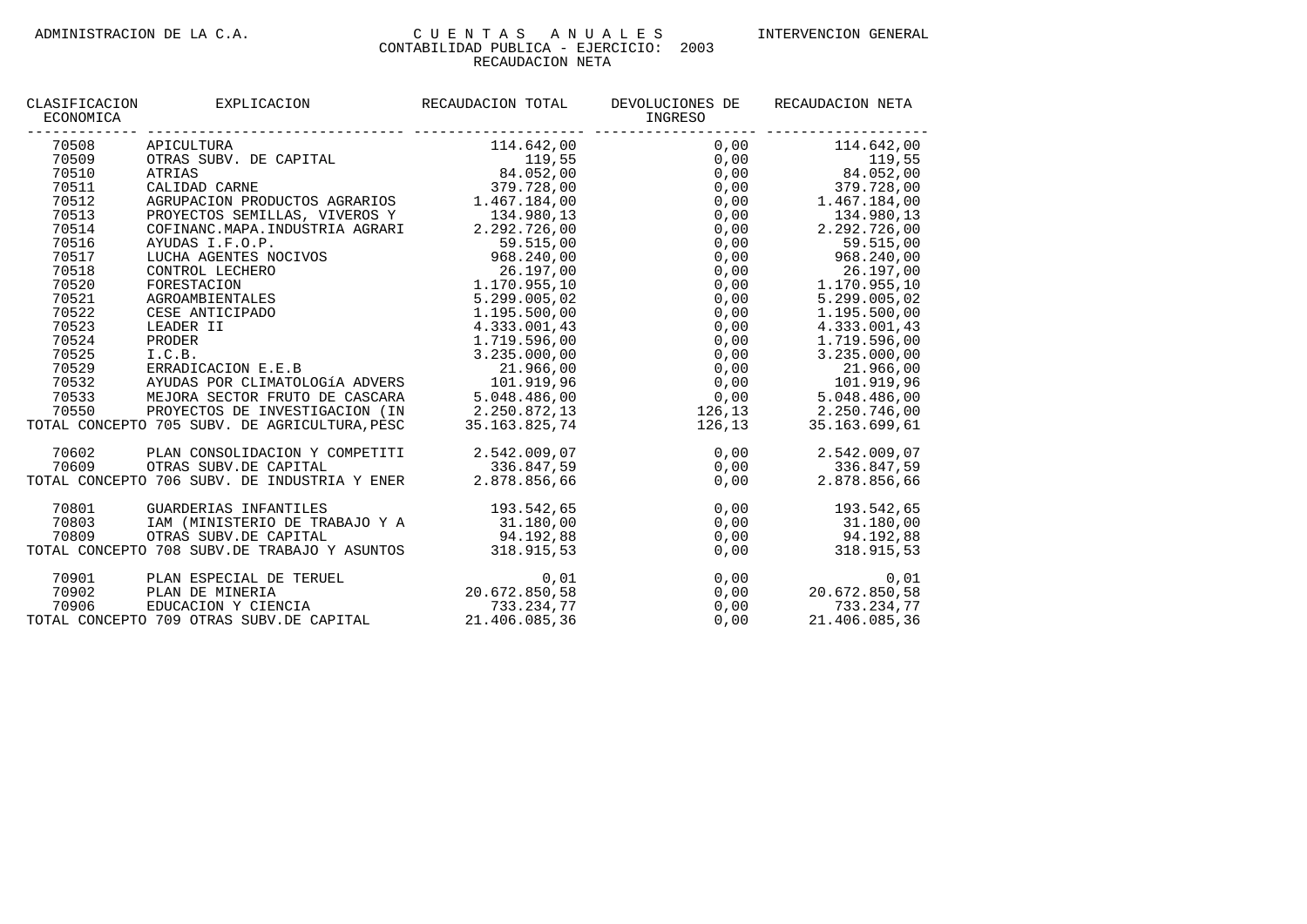### CLASIFICACION EXPLICACION RECAUDACION TOTAL DEVOLUCIONES DE RECAUDACION NETA<br>ECONOMICA ECONOMICA INGRESO ------------- ------------------------------ -------------------- ------------------- ------------------- 126.13 71.037.400.30 71900 CONSTRUCCIONES DEPORTIVAS (CSD 85.041,00 62,19 84.978,81 71908 TRANSF. DE CAPITAL DE OO.AA.A. 23.946,77 0,00 23.946,77 TOTAL CONCEPTO 719 OTROS ORGANISMOS AUTONOMO 108.987,77 62,19 108.925,58 TOTAL ARTICULO 71 DE ORGANISMOS AUTON. ADVO 108.987,77 62,19 108.925,58 72109 OTRAS (PLAN GERONTOLOGICO) 537.538,50 0,00 537.538,50 TOTAL CONCEPTO 721 I.M.S.E.R.S.O. TOTAL ARTICULO 72 DE LA SEGURIDAD SOCIAL 537.538,50 0,00 537.538,50 76009 OTRAS SUBV. DE CAPITAL 6.010,12 0,00 6.010,12 TOTAL CONCEPTO 760 DE DIPUTACIONES 6.010,12 0,00 6.010,12 TOTAL ARTICULO 76 DE CORPORACIONES LOCALES 6.010,12 0,00 6.010,12 -79099 FEOGA-OTRAS TRANSF.DE CAPITAL 3.775,98 49.824,21 46.048,23<br>-75,98 49.824,21 46.048,23- 775,98 49.824,21 46.048,23 TOTAL CONCEPTO 790 FEOGA-SECCION ORIENTACION 79100 FORESTACION 626.461,22 0,00 626.461,22 79101 AGROAMBIENTALES 3.271.392,99 0,00 3.271.392,99 79102 CESE ANTICIPADO 1.111.962,89 0,00 1.111.962,89 79103 I.C.B. 4.881.102,25 0,00 4.881.102,25 79106 MODERNIZACION DE REGADIOS 11.110.888,76 0,00 11.110.888,76 79108 PDR.RENOVACION Y DESAR.DE PUEB 3.290.904,65 0,00 3.290.904,65 79109 PDR.DIVERSIF.DE ACTIVIDADES EN 924.040,94 0,00 924.040,94 79110 PDR.DESAR.Y MEJORA INFR.PRODUC 1.283.045,00 0,00 1.283.045,00 79111 PDR.FORMACION 1.023.889,55 0,00 1.023.889,55 79112 PDR.TRANSFORM.Y COMERC.PRODUCT 13.746.469,93 0,00 13.746.469,93

79113 PDR.MEDIDAS FORESTALES 4.617.767,02 0,00 4.617.767,02 79114 PDR.CONCENTRACION PARCELARIA 1.759.707,05 0,00 1.759.707,05 79115 PDR.SERV.SUSTIT.Y GESTION EXPL 1.014.562,53 0,00 1.014.562,53 79116 PDR.COMERCIALIZACION PTOS DE C 555.769,40 0,00 555.769,40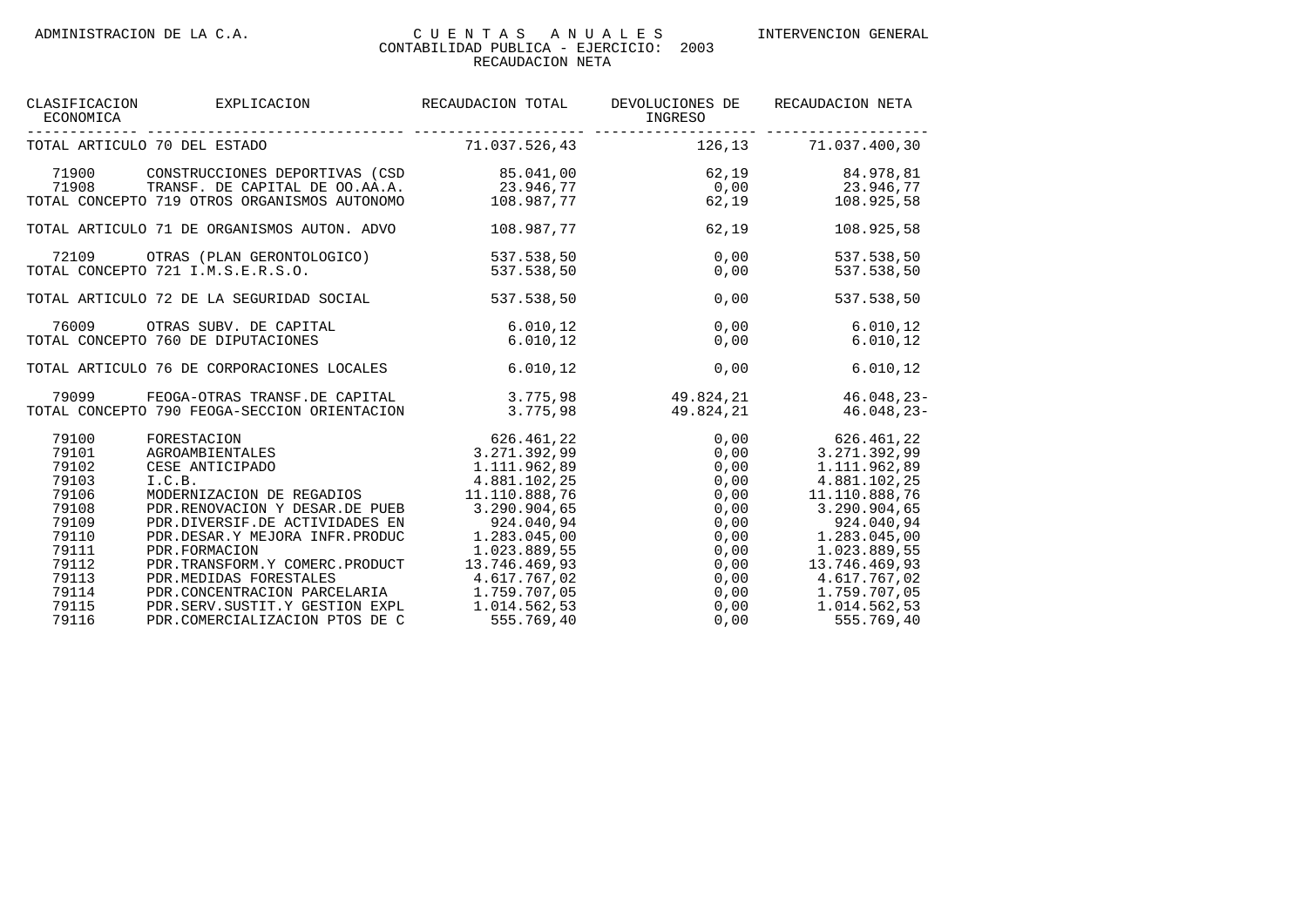| CLASIFICACION<br>ECONOMICA                 | EXPLICACION                                 | RECAUDACION TOTAL | DEVOLUCIONES DE<br>INGRESO | RECAUDACION NETA      |
|--------------------------------------------|---------------------------------------------|-------------------|----------------------------|-----------------------|
| 79117                                      | PDR.SERV.BASICOS PARA LA ECON.              | 5.015.741.44      | 0,00                       | 5.015.741,44          |
| 79118                                      | PDR. PROTECCION Y MEDIO AMBIENT             | 2.560.950,71      | 0,00                       | 2.560.950,71          |
| 79119                                      | PDR.RECUPERACION DAÑOS DESASTR              | 2.466.053,02      | 0,00                       | 2.466.053,02          |
| 79120                                      | APICULTURA                                  | 204.985,26        | 0,00                       | 204.985,26            |
| 79121                                      | CAMPAÑA MOSCA OLIVO                         | 180.855,17        | 0,00                       | 180.855,17            |
| 79123                                      | PDR FOMENTO ACT.TURISTICAS Y A              | 588.004,39        | 0,00                       | 588.004,39            |
| 79124                                      | PDR MEDIDAS TRANSITORIAS                    | 22.963.46         | 0,00                       | 22.963,46             |
| 79125                                      | PDR INVERSIONES EXPLOT.AGRICOL              | 1.771.160,62      | 0,00                       | 1.771.160,62          |
| 79126                                      | PDR. INSTALACIONES JOV. AGRICULT            | 1.343.904,62      | 0,00                       | 1.343.904,62          |
| 79127                                      | PDR - EVALUACION                            | 3.000,00          | 0,00                       | 3.000,00              |
| 79199                                      | OTRAS TRANSFERENCIAS DE CAPITA              | 6.855.331,11      |                            | $0,00$ 6.855.331,11   |
| TOTAL CONCEPTO 791 FEOGA-SECCION GARANTIA  |                                             | 70.230.913.98     | 0,00                       | 70.230.913.98         |
| 79200                                      | FEDER-OBJETIVO 2                            | 17.193.371,87     | 11.858,99                  | 17.181.512,88         |
| 79214                                      | AGRICULTURA Y MEDIOAMBIENTE (I              | 128.985,41        | 0,00                       | 128.985,41            |
| 79240                                      | FEDER-INTERREG.                             | 503.414,20        | 0,00                       | 503.414,20            |
| TOTAL CONCEPTO 792 FEDER                   |                                             | 17.825.771,48     | 11.858,99                  | 17.813.912,49         |
| 79400                                      | FONDO DE COHESION                           | 5.538.001,00      | 0.00                       | 5.538.001,00          |
|                                            | TOTAL CONCEPTO 794 FONDOS DE COHESION       | 5.538.001,00      | 0,00                       | 5.538.001,00          |
| 79900                                      | OTRAS SUBVNCIONES DEL EXTERIOR              | 218.094,11        | 0, 00                      | 218.094,11            |
| 79999                                      | RETORNOS PROG. OPERATIVOS CERR              | 474.446,69        | 0,00                       | 474.446,69            |
|                                            | TOTAL CONCEPTO 799 OTRAS SUBV. DEL EXTERIOR | 692.540.80        | 0,00                       | 692.540.80            |
|                                            | TOTAL ARTICULO 79 DEL EXTERIOR              | 94.291.003,24     | 61.683,20                  | 94.229.320,04         |
| TOTAL CAPITULO 7 TRANSFERENCIAS DE CAPITAL |                                             | 165.981.066,06    | 61.871,52                  | 165.919.194,54        |
| 82100                                      | REINTEGROS VARIOS                           | 646.088,01        |                            | 0.00<br>646.088,01    |
| 82101                                      | REINTEG. PRESTAMOS CONVENID. A              | 384.647,74        |                            | 0,00<br>384.647,74    |
| 82109                                      | REINTEGROS DEL ISVA                         | 3.217.133,56      |                            | $0,00$ $3.217.133,56$ |
|                                            | TOTAL CONCEPTO 821 REINTEGRO DE PRESTAMOS A | 4.247.869,31      | 0,00                       | 4.247.869,31          |
|                                            |                                             |                   |                            |                       |